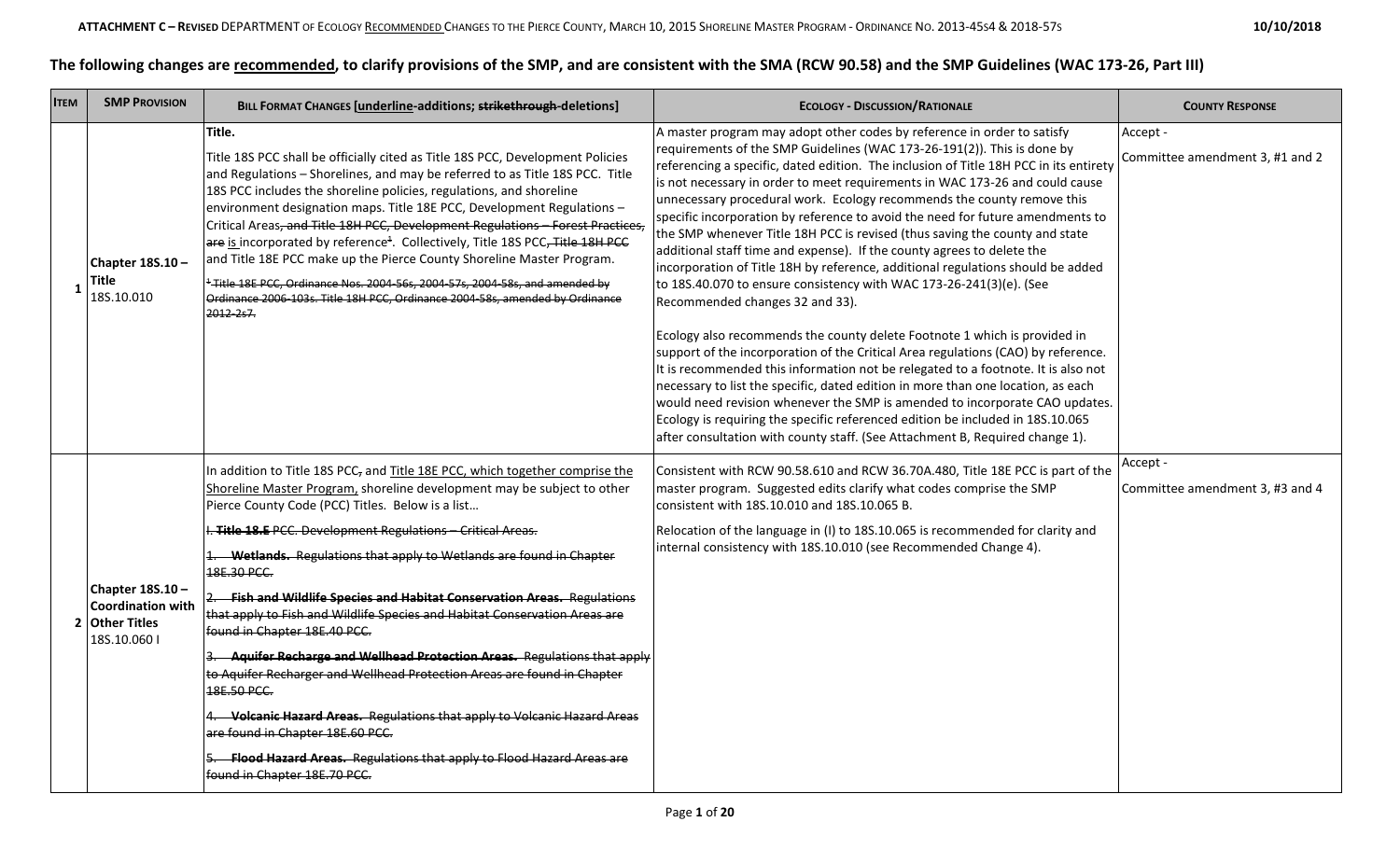| 10/10/2018 |  |
|------------|--|
|------------|--|

| <b>ITEM</b> | <b>SMP PROVISION</b>                                                   | BILL FORMAT CHANGES [underline-additions; strikethrough-deletions]                                                                                                                                                                                                                                                                                                                                                                                                                                                                                                                                                                                                                                                                                                                                                                                                                | <b>ECOLOGY - DISCUSSION/RATIONALE</b>                                                                                                                                                                                                                                                                                                                                      | <b>COUNTY RESPONSE</b>                  |
|-------------|------------------------------------------------------------------------|-----------------------------------------------------------------------------------------------------------------------------------------------------------------------------------------------------------------------------------------------------------------------------------------------------------------------------------------------------------------------------------------------------------------------------------------------------------------------------------------------------------------------------------------------------------------------------------------------------------------------------------------------------------------------------------------------------------------------------------------------------------------------------------------------------------------------------------------------------------------------------------|----------------------------------------------------------------------------------------------------------------------------------------------------------------------------------------------------------------------------------------------------------------------------------------------------------------------------------------------------------------------------|-----------------------------------------|
|             |                                                                        | Landslide Hazard Areas. Regulations that apply to Landslide Hazard<br>Areas are found in Chapter 18E.80 PCC.<br>Seismic (Earthquake) Hazard Areas. Regulations that apply to Seismic<br>Hazard Areas are found in Chapter 18E.90 PCC.<br>8. Mine Hazard Areas. Regulations that apply to Mine Hazard Areas are<br>found in Chapter 18E.100 PCC.<br><b>Erosion Hazard Areas.</b> Regulations that apply to Erosion Hazard Areas are<br>found in Chapter 18E.110 PCC.<br>I. +. Title 18G PCC. Development Regulations - Conservation Programs,<br>includes the process for the Transfer of Density Credit process.<br>J.K. Title 18H PCC. Development Regulations - Forest Practices. Class IV -<br>General Forest Practices identified in WAC 222-16-050(2) also are subject to<br>the requirements of Title 18H PCC, Pierce County Development Regulations -<br>Forest Practices. |                                                                                                                                                                                                                                                                                                                                                                            |                                         |
|             | Chapter 18S.10-<br>Coordination with<br>3 Other Titles<br>18S.10.060 F | F. Title 18 PCC.<br>7. Revocation/Recision, Modification and Expiration. The provisions for<br>establishing the authority and procedures for the revocation/recision,<br>modification and expiration of permits and approvals granted pursuant to<br>Title 18S PCC are found in Chapter 18.150 PCC. In addition, the notice<br>requirements of RCW 90.58.140(8) shall be met for all permits rescinded<br>under this section.                                                                                                                                                                                                                                                                                                                                                                                                                                                     | The provision points to Chapter 18.150 PCC which contains language that is not<br>entirely consistent with RCW 90.58.140. The revisions are recommended to<br>improve consistency with RCW 90.58.140.                                                                                                                                                                      | Decline                                 |
|             | Chapter 18S.10-<br>Procedural<br>4 Guidance<br>18S.10.065 B            | B. Title 18E PCC, Development Regulations - Critical Areas. Critical area<br>regulations adopted in compliance with the State Growth Management Act<br>are administered by contained in Title 18E PCC, Ordinance Nos. 2004-56s,<br>2004-57s, 2004-58s, 2006-103s, 2016-52, amended by Ordinance 2017-12s,<br>effective date April 15, 2017 and incorporated by reference into the shoreline<br>master program. In the event Title 18E is amended, the referenced edition<br>will still apply in shoreline jurisdiction until revised through an approved<br>master program amendment.<br>Wetlands. Regulations that apply to Wetlands are found in Chapter<br>18E.30 PCC.<br>2. Fish and Wildlife Species and Habitat Conservation Areas.<br>Regulations that apply to Fish and Wildlife Species and Habitat<br>Conservation Areas are found in Chapter 18E.40 PCC.               | The changes in the first paragraph are shown for context, but addressed in<br>Attachment B-Required change 1.<br>Ecology recommends the language in 1 - 9 be relocated from 18S.10.060(I) to<br>better represent the unique relationship between Titles 18S and 18E consistent<br>with RCW 90.58.610 and RCW 36.70A.480. (See related revision in<br>Recommended change 2) | $Accept -$<br>Committee amendment 3, #5 |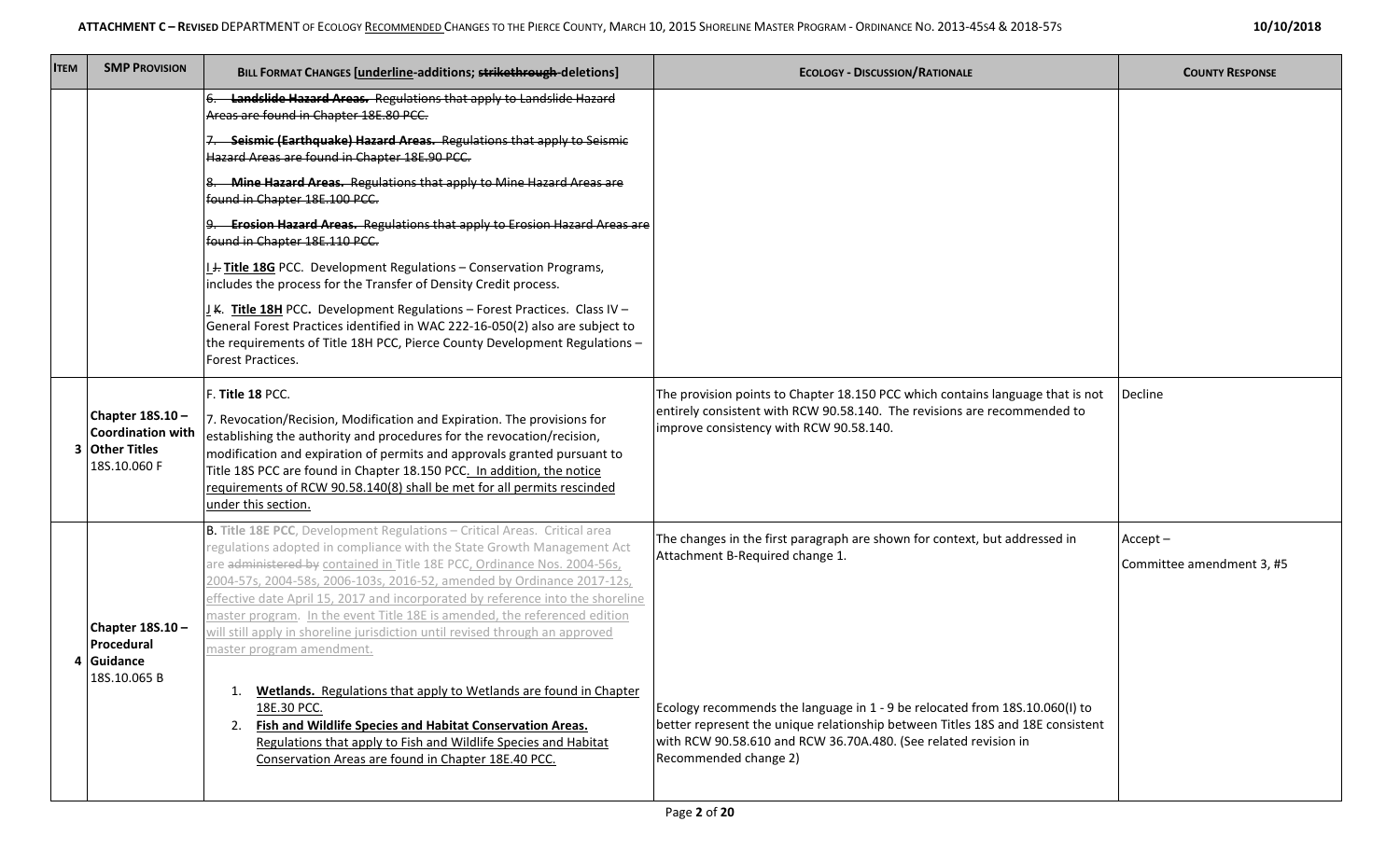| 10/10/2018 |  |
|------------|--|
|------------|--|

| <b>ITEM</b> | <b>SMP PROVISION</b>                                                              | BILL FORMAT CHANGES [underline-additions; strikethrough-deletions]                                                                                                                                                                                                                                                                                                                                                                                                                                                                                                                                                                                                                                                                                                                                                                                                                                                                                                                                                                                                                                                                                                                                                                                                                                                                                                      | <b>ECOLOGY - DISCUSSION/RATIONALE</b>                                                                                                                                                                                                                                                                                                                                                                                                                                           | <b>COUNTY RESPONSE</b>                  |
|-------------|-----------------------------------------------------------------------------------|-------------------------------------------------------------------------------------------------------------------------------------------------------------------------------------------------------------------------------------------------------------------------------------------------------------------------------------------------------------------------------------------------------------------------------------------------------------------------------------------------------------------------------------------------------------------------------------------------------------------------------------------------------------------------------------------------------------------------------------------------------------------------------------------------------------------------------------------------------------------------------------------------------------------------------------------------------------------------------------------------------------------------------------------------------------------------------------------------------------------------------------------------------------------------------------------------------------------------------------------------------------------------------------------------------------------------------------------------------------------------|---------------------------------------------------------------------------------------------------------------------------------------------------------------------------------------------------------------------------------------------------------------------------------------------------------------------------------------------------------------------------------------------------------------------------------------------------------------------------------|-----------------------------------------|
|             |                                                                                   | <b>Aquifer Recharge and Wellhead Protection Areas. Regulations that</b><br>3.<br>apply to Aquifer Recharger and Wellhead Protection Areas are found<br>in Chapter 18E.50 PCC.<br><b>Volcanic Hazard Areas.</b> Regulations that apply to Volcanic Hazard<br>4.<br>Areas are found in Chapter 18E.60 PCC.<br>Flood Hazard Areas. Regulations that apply to Flood Hazard Areas<br>5.<br>are found in Chapter 18E.70 PCC.<br>Landslide Hazard Areas. Regulations that apply to Landslide Hazard<br>6.<br>Areas are found in Chapter 18E.80 PCC.<br>Seismic (Earthquake) Hazard Areas. Regulations that apply to<br>7.<br>Seismic Hazard Areas are found in Chapter 18E.90 PCC.<br>Mine Hazard Areas. Regulations that apply to Mine Hazard Areas are<br>8.<br>found in Chapter 18E.100 PCC.<br>Erosion Hazard Areas. Regulations that apply to Erosion Hazard<br>9.<br>Areas are found in Chapter 18E.110 PCC.<br>Buffers to protect critical areas, such as a wetland or fish and wildlife<br>habitat conservation area, may be wider than the shoreline buffers of Title<br>18S PCC. The most protective regulations apply.<br>2. Application requirements for critical areas are in addition to those for<br>shoreline permits.<br>3. Shoreline permits for development which may impact a critical area will<br>not be granted until critical area review is complete. | Relocating provisions 1 through 3 to 18S.30.030.D is recommended after<br>consultation with county staff. This will consolidate the regulations which help<br>direct how Title 18E PCC is implemented in shoreline jurisdiction. (See<br>Recommended change 9).                                                                                                                                                                                                                 |                                         |
|             | Chapter 18S.10-<br><b>Compliance</b><br>18S.10.070 B                              | B. No person may commence any shoreline development without first<br>obtaining all permits and approvals required pursuant to Title 18S PCC. A<br>person may be required to obtain multiple permits and approvals <del>, including</del><br>critical area reviews approvals. All development within shoreline jurisdiction<br>subject to critical area review shall receive critical area review approval before<br>or concurrent with the associated shoreline permit or approval.                                                                                                                                                                                                                                                                                                                                                                                                                                                                                                                                                                                                                                                                                                                                                                                                                                                                                     | When in shoreline jurisdiction, review and approval of uses and development are Accept -<br>to occur within the SMA and SMP permitting procedures as directed by RCW<br>90.58.610 and RCW 36.70A.480. The edits to provisions B and C consolidate<br>language specific to critical area review and help support implementation as<br>described in 18S.10.070 C. Revisions also ensure internal consistency with the<br>provisions in 18S.30.030, 18S.60.070 and 18E.10.070 D.3. | Committee amendment 3, #6               |
|             | Chapter 18S.10-<br>Compliance<br>18S.10.070 C                                     | C. The Act requires that critical areas located within shorelines be addressed<br>through the Shoreline Master Program (Master Program). To meet the<br>requirement, Title 18S PCC adopts by reference the existing County Critical<br>Areas Regulations (Title 18E PCC). Title 18S PCC contains additional regulations<br>that apply to shorelines.<br>. Critical area review and approval within shoreline jurisdiction shall occur as<br>a component of any associated shoreline permit or approval.                                                                                                                                                                                                                                                                                                                                                                                                                                                                                                                                                                                                                                                                                                                                                                                                                                                                 | Deleting the word "existing" is recommended for clarity. The specific dated<br>version of the CAO adopted by reference is identified in 18S.10.065.B (See<br>Required change 1).                                                                                                                                                                                                                                                                                                | $Accept -$<br>Committee amendment 3, #6 |
|             | Chapter 18S.20 -<br>Conservancy<br>Shoreline<br>Environment<br><b>Designation</b> | B. Management Policies.<br>7. Commercial and industrial development should not be allowed-be limited<br>to, water-oriented commercial and industrial development in instances where                                                                                                                                                                                                                                                                                                                                                                                                                                                                                                                                                                                                                                                                                                                                                                                                                                                                                                                                                                                                                                                                                                                                                                                     | Revisions are recommended to improve internal consistency between the<br>policies and the allowed uses set forth in the Shoreline Permit Table 18S.60.030-<br>1 which prohibits all commercial and industrial development in the Conservancy<br>SED.                                                                                                                                                                                                                            | Decline                                 |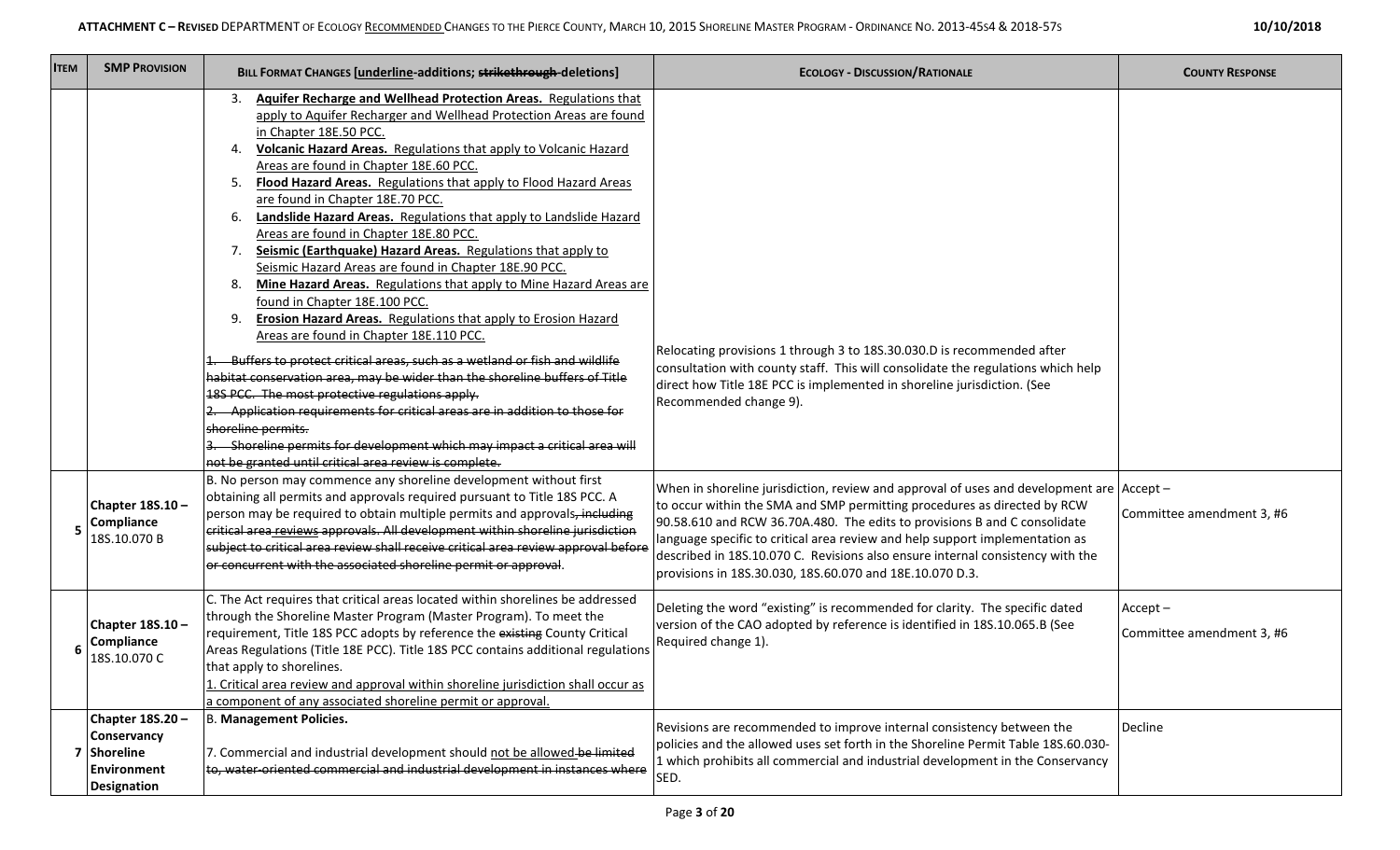| 10/10/2018 |  |
|------------|--|
|------------|--|

| <b>ITEM</b> | <b>SMP PROVISION</b>                                                                      | BILL FORMAT CHANGES [underline-additions; strikethrough-deletions]                                                                                                                                                                                                                                                                                                                                                                                                                                                                                                                                                                                                                                                                                                                                                                                                                                                                                                                                                                                                                                                                                                                     | <b>ECOLOGY - DISCUSSION/RATIONALE</b>                                                                                                                                                                                                                          | <b>COUNTY RESPONSE</b>                             |
|-------------|-------------------------------------------------------------------------------------------|----------------------------------------------------------------------------------------------------------------------------------------------------------------------------------------------------------------------------------------------------------------------------------------------------------------------------------------------------------------------------------------------------------------------------------------------------------------------------------------------------------------------------------------------------------------------------------------------------------------------------------------------------------------------------------------------------------------------------------------------------------------------------------------------------------------------------------------------------------------------------------------------------------------------------------------------------------------------------------------------------------------------------------------------------------------------------------------------------------------------------------------------------------------------------------------|----------------------------------------------------------------------------------------------------------------------------------------------------------------------------------------------------------------------------------------------------------------|----------------------------------------------------|
|             | 18S.20.040 B                                                                              | those uses have been located there in the past, or at unique sites that possess<br>shoreline conditions and services necessary to support the development.                                                                                                                                                                                                                                                                                                                                                                                                                                                                                                                                                                                                                                                                                                                                                                                                                                                                                                                                                                                                                             |                                                                                                                                                                                                                                                                |                                                    |
|             | Chapter 18S.20-<br><b>Aquatic Shoreline</b><br>Environment<br>Designation<br>18S.20.070 A | Designation Criteria. The Aquatic SED applies to all shoreline areas<br>waterward of the ordinary high-water mark. The Aquatic SED includes Aquatic are both part of the Aquatic designation. The distinction between the two<br>Marine and Aquatic Freshwater.<br>Aquatic Marine applies to all Puget Sound tidal waters. Tidal waters<br>$\bullet$<br>as used here, includes marine and estuarine waters bounded by the<br>OHWM. Where a stream enters the tidal water, the tidal water is<br>bounded by the extension of the elevation of the marine OHWM<br>within the stream.<br>Aquatic Freshwater applies to the waters of all rivers, streams and<br>lakes.                                                                                                                                                                                                                                                                                                                                                                                                                                                                                                                    | Recommended language clarifies that Aquatic Marine and Aquatic Freshwater<br>ensures internal consistency with Table 18S.60.030-1 and improved consistency<br>with WAC 173-26-211(2) and 3(c).<br>The definition for "tidal waters" is from WAC 173-22-030(9). | $Accept -$<br>Committee amendment 3, #7            |
|             | Chapter 18S.30 -<br>Ecological<br>9 Protection<br>18S.30.030 D                            | D. Regulations - Critical Areas.<br>1. Title 18E PCC, Development Regulations - Critical Areas, are-hereby<br>adopted by reference. In instances when the regulations of Title 18E PCC<br>conflict with the requirements of Title 18S PCC, the more protective standard<br>shall apply.<br>2. Because of its incorporation by reference, the provisions of Title 18E PCC<br>shall apply to any use, alteration, or development within shoreline jurisdiction,<br>to include those instances even when it is determined that a shoreline permit<br>or approval is not required.<br>3. The Reasonable Use provisions of PCC 18E.20.050 are not included as part<br>of the Shoreline Master Program.<br>The following provisions of PCC 18E do not apply within shoreline jurisdiction:<br>a) 18E.10.090 Reconsideration and Appeal Procedures<br>b) 18E.20.050 Reasonable Use Exceptions<br>c) 18E.20.060 Variances<br>7. Wetlands shall be rated using the Washington State Wetland Rating System<br>For Western Washington (Hruby, 2014) (Ecology Publication #14-06-029, or as<br>revised by Ecology).<br>8. Application requirements for critical areas are in addition to those for | Edits are recommended for clarity.<br>3 and 7 are shown for context but are addressed in Attachment B - Required<br>changes 4 and 5.                                                                                                                           | Accept (partial) -<br>Decline edits to D.1 and D.2 |
|             |                                                                                           | shoreline permits.<br>9. Shoreline permits for development which may impact a critical area will not<br>be granted until critical area review is complete.                                                                                                                                                                                                                                                                                                                                                                                                                                                                                                                                                                                                                                                                                                                                                                                                                                                                                                                                                                                                                             |                                                                                                                                                                                                                                                                | Committee amendment 3, #8                          |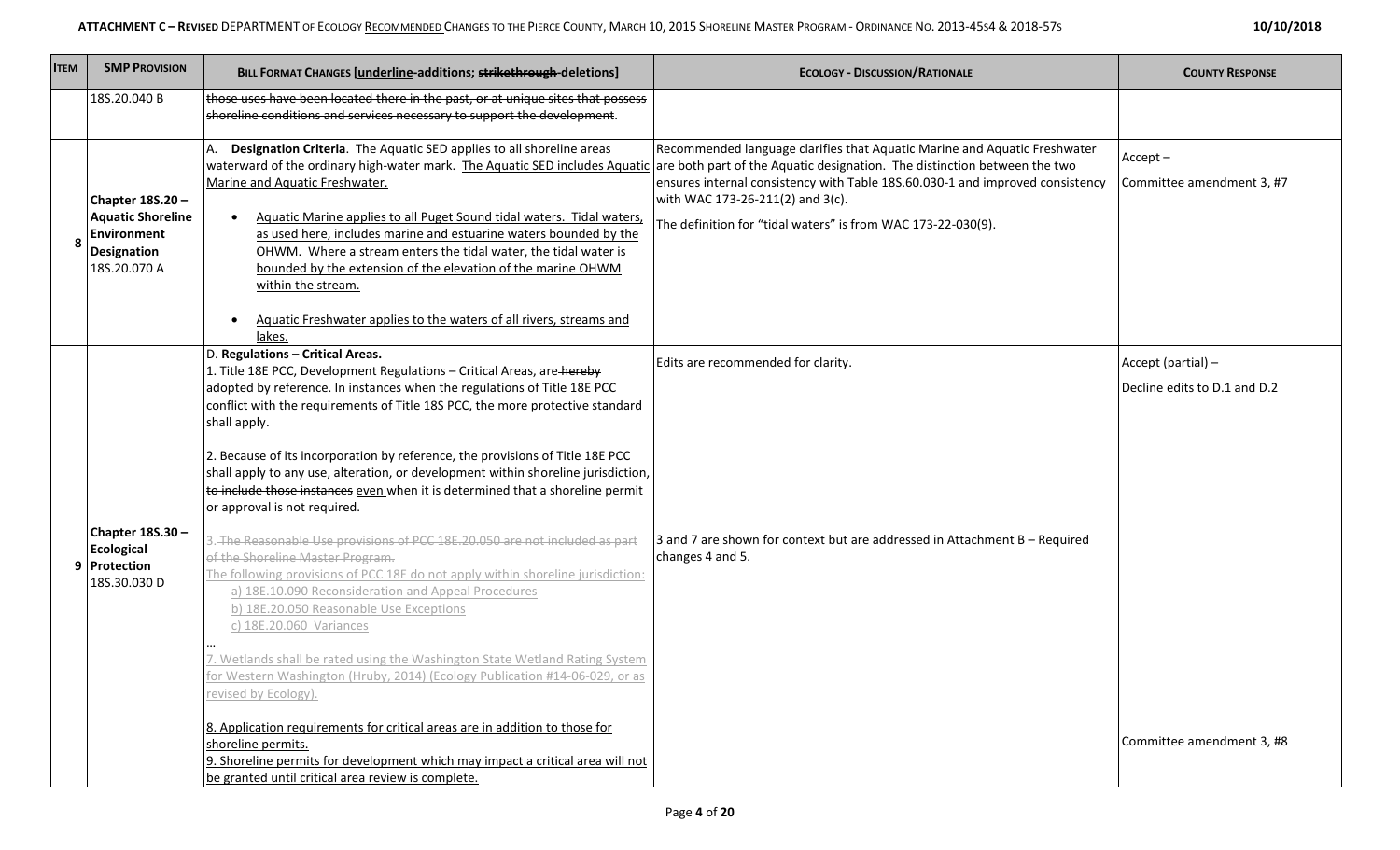| <b>SMP PROVISION</b><br><b>ITEM</b>                                    | BILL FORMAT CHANGES [underline-additions; strikethrough-deletions]                                                                                                                                                                                                                                                                                                                                                                                                                                                                                                                                                                                                                                                                                                                                                                                                                                                                                              | <b>ECOLOGY - DISCUSSION/RATIONALE</b>                                                                                                                                                                                                                                                                                                                                                                                                                                                                 | <b>COUNTY RESPONSE</b> |
|------------------------------------------------------------------------|-----------------------------------------------------------------------------------------------------------------------------------------------------------------------------------------------------------------------------------------------------------------------------------------------------------------------------------------------------------------------------------------------------------------------------------------------------------------------------------------------------------------------------------------------------------------------------------------------------------------------------------------------------------------------------------------------------------------------------------------------------------------------------------------------------------------------------------------------------------------------------------------------------------------------------------------------------------------|-------------------------------------------------------------------------------------------------------------------------------------------------------------------------------------------------------------------------------------------------------------------------------------------------------------------------------------------------------------------------------------------------------------------------------------------------------------------------------------------------------|------------------------|
|                                                                        | 10. Buffers to protect critical areas, such as a wetland or fish and wildlife<br>habitat conservation area, may be wider than the shoreline buffers of Title<br>18S PCC. The most protective regulations apply.                                                                                                                                                                                                                                                                                                                                                                                                                                                                                                                                                                                                                                                                                                                                                 | For clarity in the regulations and for improved implementation, Ecology<br>recommends relocating the language in 8, 9 and 10 from 18S.10.065 so that<br>related provisions are all in one place. (See Recommended change 4)                                                                                                                                                                                                                                                                           |                        |
| Chapter 18S.30-<br><b>Ecological</b><br>10 Protection<br>18S.30.030 E  | E. Regulations - Shoreline Buffers and Lake Tapps Setback.<br>1. Development on shorelines is subject to both the buffer requirements of<br>Title 18S PCC and the applicable requirements of Title 18E PCC. Table<br>18S.30.030-2 indicates identifies the standard shoreline buffer/setback<br>requirements. Table 18E.40-060-1 identifies Fish and Wildlife Habitat<br>Conservation Area buffers which may exceed the standard shoreline buffer for<br>the same water body. The most restrictive buffer width requirement shall<br>apply.<br>2. Standard shoreline buffers listed in Table 18S.30.030-2 below are<br>determined based on the Shoreline Environment Designation and shall be<br>measured from the ordinary high water mark (OHWM), except that for Lake<br>Tapps Reservoir, the buffer and setback shall be measured from the full pool<br>elevation of 543 feet (equivalent to water level 543 msl as measured at the<br>USGS Gage 12101000). | Edits improve clarity and acknowledge the existence of both shoreline buffers<br>and the Lake Tapps setback. A segment of Lake Tapps designated Conservancy<br>has a buffer. (See Recommended changes 37 and 68)                                                                                                                                                                                                                                                                                      | Decline                |
| Chapter 18S.30 -<br><b>Ecological</b><br>11 Protection<br>18S.30.030 E | 4. Uses and Development Allowed within Standard Shoreline Buffer.<br>Water dependent uses and public shoreline access are allowed within the<br>а.<br>standard shoreline buffer subject to applicable regulations of the Master<br>Program.<br>d. Fencing four feet or less in height may be allowed. The fencing must be<br>parallel to and landward of the ordinary high water mark, no trees may be<br>removed, and no net loss of shoreline function may result.                                                                                                                                                                                                                                                                                                                                                                                                                                                                                            | The provision for fencing is added at the request of county staff to address a<br>frequently asked question.                                                                                                                                                                                                                                                                                                                                                                                          | Decline                |
| Chapter 18S.30 -<br><b>Ecological</b><br>12 Protection<br>18S.30.030 G | G. Regulations - Vegetation Conservation.<br>2. Vegetation Planting Plan. Where vegetation is removed or disturbed<br>within a standard shoreline buffer in excess of the vegetation removal<br>allowances described in PCC 18S.30.030 G.3.-6., the applicant shall be<br>required to prepare and implement a Vegetation Planting Plan. The Plan sha<br>be submitted for review with a site development or building permit<br>application subject to the following requirements:<br>f. Monitoring of vegetation planted according to the planting plan shall be<br>provided as follows:<br>(1) Pre-planting photos; and                                                                                                                                                                                                                                                                                                                                         | Edits are suggested to improve internal consistency with the SMP policies in<br>18S.30.030 B and the buffer requirements in Chapter 18E PCC and to improve<br>consistency with WAC 173-26-201(2)(e) and WAC 173-26-221(5). The vegetation<br>planting plan is part of the mitigation necessary to compensate for project<br>impacts. Recommended language clarifies what happens if mitigation success<br>has not been demonstrated to ensure the project is compliant with mitigation<br>conditions. | Decline                |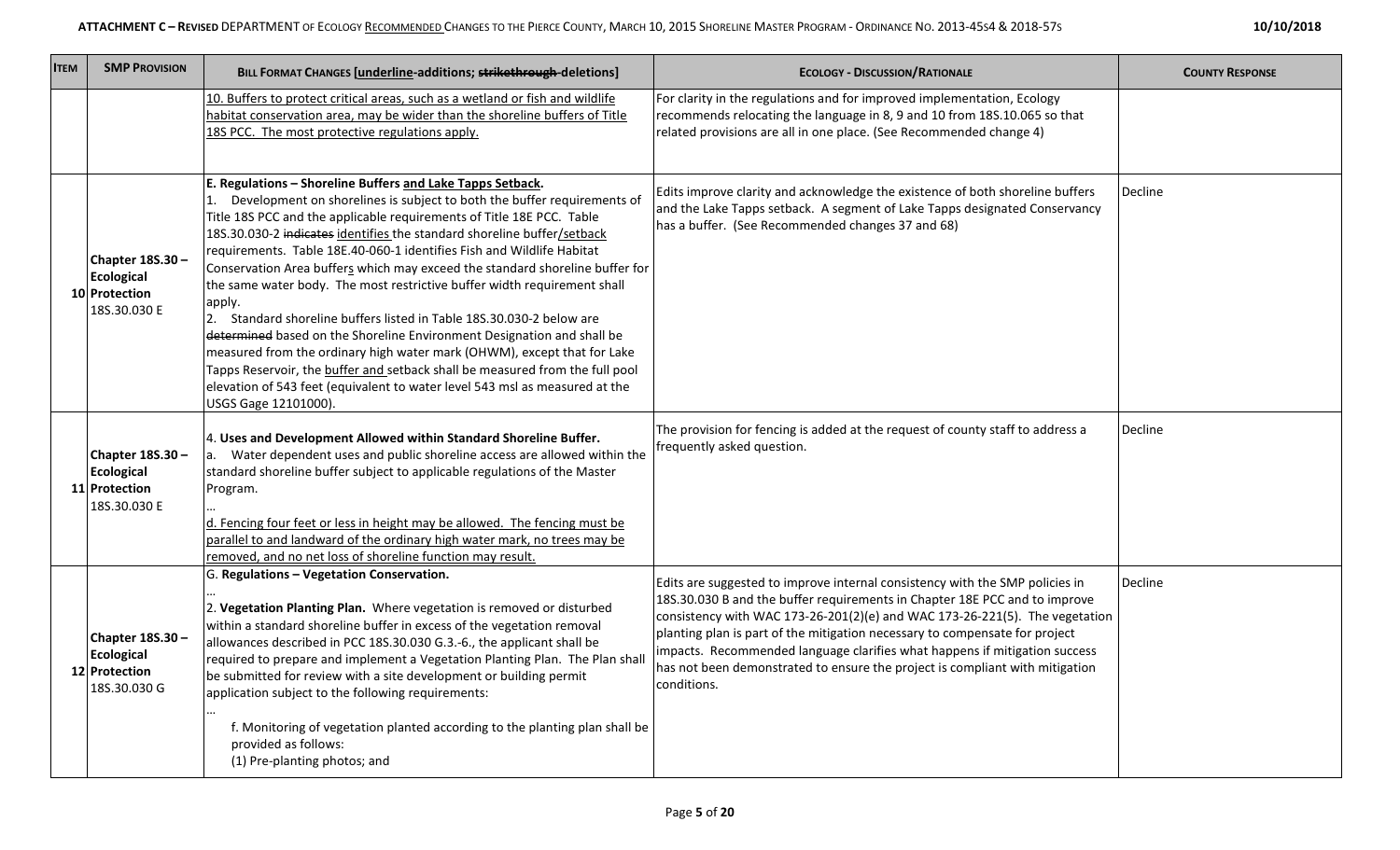| <b>ITEM</b> | <b>SMP PROVISION</b>                                                                        | <b>BILL FORMAT CHANGES [underline-additions; strikethrough-deletions]</b>                                                                                                                                                                                                                                                                                                                                                                                                                                                                                                                                                                                                                                                                                     | <b>ECOLOGY - DISCUSSION/RATIONALE</b>                                                                                                                                                                                                                                                                                                                                                                                                                                                                                                                                                                                                                                                                                                                                                                                                                                                                                                                                                                      | <b>COUNTY RESPONSE</b>                                                                                                                                                                                                                                                                                             |
|-------------|---------------------------------------------------------------------------------------------|---------------------------------------------------------------------------------------------------------------------------------------------------------------------------------------------------------------------------------------------------------------------------------------------------------------------------------------------------------------------------------------------------------------------------------------------------------------------------------------------------------------------------------------------------------------------------------------------------------------------------------------------------------------------------------------------------------------------------------------------------------------|------------------------------------------------------------------------------------------------------------------------------------------------------------------------------------------------------------------------------------------------------------------------------------------------------------------------------------------------------------------------------------------------------------------------------------------------------------------------------------------------------------------------------------------------------------------------------------------------------------------------------------------------------------------------------------------------------------------------------------------------------------------------------------------------------------------------------------------------------------------------------------------------------------------------------------------------------------------------------------------------------------|--------------------------------------------------------------------------------------------------------------------------------------------------------------------------------------------------------------------------------------------------------------------------------------------------------------------|
|             |                                                                                             | (2) Photos taken in a consistent fashion, at established locations, at<br>intervals of 6, 12, and 24 months. If planting success is not demonstrated,<br>replanting and additional monitoring shall be required.                                                                                                                                                                                                                                                                                                                                                                                                                                                                                                                                              |                                                                                                                                                                                                                                                                                                                                                                                                                                                                                                                                                                                                                                                                                                                                                                                                                                                                                                                                                                                                            |                                                                                                                                                                                                                                                                                                                    |
|             | Chapter 18S.30 -<br><b>Ecological</b><br>13 Protection<br>18S.30.030 G                      | G. Regulations - Vegetation Conservation.<br>5. Control of noxious weeds that are included on the State noxious weed list<br>(WAC 16-750) or invasive plant species as identified by Pierce County is<br>allowed when conducted by clipping, pulling, over-shading with native tree<br>and shrub species, or non-mechanized digging. Shoreline buffer mitigation<br>planting is not required for this type of vegetation removal and erosion<br>control measures may be required for this type of vegetation removal but<br>erosion control measures may be required.                                                                                                                                                                                         | Edits ensure internal consistency with Ecological Protection policies 18S.30.030<br><b>B.6 and B.8.</b><br>B.6:"Where shoreline vegetation is inadequate to protect against the<br>impact of new uses or development, native vegetation should be enhanced.<br>B.8.: "Replace designated noxious weeds and invasive species with native<br>vegetation and other non-invasive vegetation to establish and maintain<br>shoreline ecological functions and processes."<br>Invasive plants can cover large areas. The removal without replanting could<br>result in additional unmitigated impacts.                                                                                                                                                                                                                                                                                                                                                                                                            | Decline                                                                                                                                                                                                                                                                                                            |
|             | Chapter 18S.30 -<br><b>Excavation,</b><br>Dredging, Filling,<br>and Grading<br>18S.30.040 B | New policy:<br>Pierce County is concerned about potential for impacts to the environment<br>from discharging dredged materials in Pierce County marine waters within the<br>Nisqually Reach Aquatic Reserve. The county encourages citizen participation<br>and engagement in the oversight of dredged material disposal through the<br>Nisqually Reach Aquatic Reserve Implementation Committee and the<br>Anderson Island Citizens Advisory Board (AICAB). The county should work with approvals for the site and suggests the county adopt a new policy. This policy<br>DNR Aquatic Reserve Program staff to seek feedback from the<br>Implementation Committee and the AICAB on county approvals related to<br>dredge disposal within Reserve boundaries. | Ecology acknowledges Pierce County's concern with use of the Anderson/Ketron<br>open water disposal site within the boundaries of the Department of Natural<br>Resources Nisqually Reach Aquatic Reserve (see Required Change 7).<br>Ecology also recognizes the county's desire to ensure there is adequate<br>opportunity for citizens to stay informed regarding any future county permit<br>encourages the use of DNR's Aquatic Reserve Implementation Committee and<br>the Anderson Island Citizens Advisory Board (AICAB) to ensure citizen concerns<br>are addressed as part of county approvals for the disposal site. It is Ecology's<br>understanding that the county already routinely uses advisory boards such as<br>AICAB during their permit decision process.<br>Ecology also notes the wealth of information accessible on the Dredged Material<br>Management Program website hosted by the U.S. Army Corps of Engineers:<br>http://www.nws.usace.army.mil/Missions/Civil-Works/Dredging/ | Accept, with a revision $-$<br>Committee amendment 3, #9.<br>The amendment revises "should" to<br>"shall" in the last sentence.<br>Ecology finds the revision is consistent<br>with the purpose and intent of<br>Ecology's proposed change and<br>remains consistent with the SMA and<br>the Shoreline Guidelines. |
| 15          | Chapter 18S.40 -<br>Aquaculture<br>18S.40.040 B                                             | B. Policies.<br>7. Monitor and identify identified aquaculture project environmental impacts.<br>The County shall establish monitoring procedures necessary to ensure that<br>aquaculture operations are in compliance with permit conditions. Monitoring<br>protocols should be consistent with the recommendations of local, State, and<br>Federal agencies with expertise. The results of monitoring may shall be used<br>to identify necessary changes to project-specific aquaculture operations                                                                                                                                                                                                                                                         | Revisions improve consistency with WAC 173-26-241(3)(b)(iv)(I) and for internal<br>consistency with Appendix C, Section E Performance Standards and Monitoring.<br>The second sentence is relocated from Policy 8 to combine monitoring language<br>in one policy.                                                                                                                                                                                                                                                                                                                                                                                                                                                                                                                                                                                                                                                                                                                                         | Decline                                                                                                                                                                                                                                                                                                            |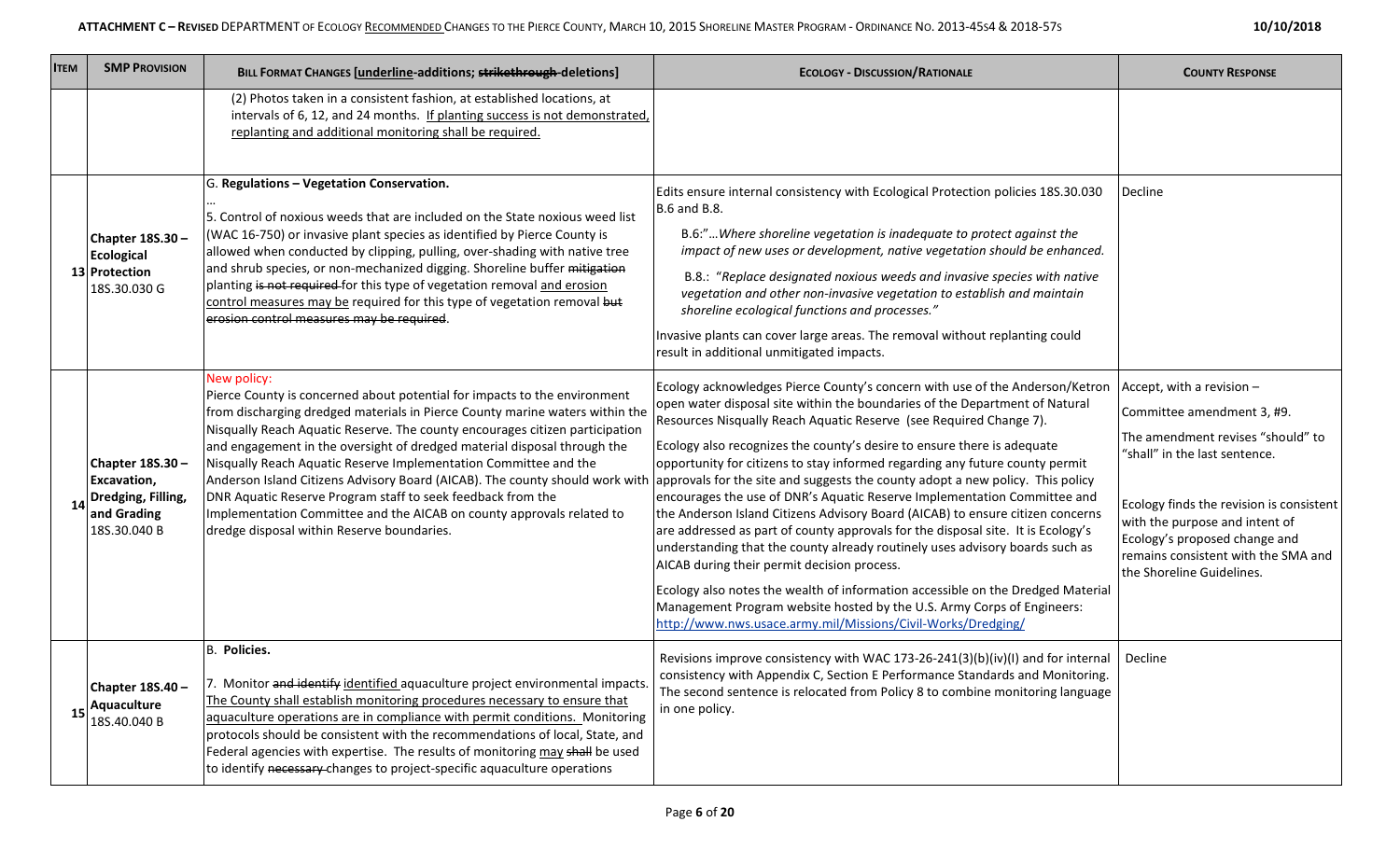| <b>ITEM</b> | <b>SMP PROVISION</b>                               | <b>BILL FORMAT CHANGES [underline-additions; strikethrough-deletions]</b>                                                                                                                                                                                                                                                                                                                                                                                              | <b>ECOLOGY - DISCUSSION/RATIONALE</b>                                                                                                                                                                                                                                                                                                                                                     | <b>COUNTY RESPONSE</b>                   |
|-------------|----------------------------------------------------|------------------------------------------------------------------------------------------------------------------------------------------------------------------------------------------------------------------------------------------------------------------------------------------------------------------------------------------------------------------------------------------------------------------------------------------------------------------------|-------------------------------------------------------------------------------------------------------------------------------------------------------------------------------------------------------------------------------------------------------------------------------------------------------------------------------------------------------------------------------------------|------------------------------------------|
|             |                                                    | needed to meet permit conditions, and to inform future aquaculture<br>permitting requirements.                                                                                                                                                                                                                                                                                                                                                                         |                                                                                                                                                                                                                                                                                                                                                                                           |                                          |
| 16          | Chapter 18S.40 -<br>Aquaculture<br>18S.40.040 B    | <b>B.</b> Policies.<br>8. Give flexibility to aquaculture practices, provided that the overarching<br>concern proposals should shall be consistent with mitigation sequencing to<br>avoidance or minimize minimization of negative impacts as set forth in Title<br>18S PCC. The County shall establish monitoring procedures to ensure that<br>aquaculture operations are in compliance with permit conditions.                                                       | Suggested edits to the first sentence improve internal consistency with<br>18S.30.030 and Table 18S.30.030-1 and consistency with WAC 173-26-<br>241(3)(b)(i)(B), WAC 173-26-186(8), and WAC 173-26-201(2)(c). As noted<br>above, the second sentence is moved to Policy 7 combining all monitoring<br>language to improve clarity.                                                       | Decline                                  |
| 17          | Chapter 18S.40 -<br>Aquaculture<br>18S.40.040 B    | B. Policies.<br>9. Limit the scale and period of operation of aquaculture practices that are<br>unproven or that involve impacts of an indeterminate nature.                                                                                                                                                                                                                                                                                                           | Deletion is recommended as this policy is inconsistent with policy 8 and WAC<br>173-26-241(3)(b)(i)(B) which calls for flexibility for aquaculture practices, given<br>their unique physical and ecological requirements as well as the changing nature<br>of technology.                                                                                                                 | Decline                                  |
| 18          | Chapter 18S.40 -<br>Aquaculture<br>18S.40.040 B    | B. Policies.<br>11. The County shall may require expanded information for an analysis of the<br>cumulative impacts of aquaculture activities for more complex projects<br>including, but not limited to farms on shorelines of statewide significance;<br>multi-species farms; farms proposed within enclosed waters; farms proposed<br>in locations where similar farms exist or are proposed; or farms that would be<br>the first of their kind in the area.         | The revisions improve internal consistency and reflect the apparent intent, in<br>18S.70 Appendix C, subsection D, to have expanded information requirements<br>under certain circumstances. The SMP requires all aquaculture proposals to<br>obtain a Shoreline Conditional Use Permit (Table 18S.60.030-1 and 18S.60.060<br>D.3) requiring a cumulative impacts analysis in every case. | <b>Decline</b>                           |
| 19          | Chapter 18S.40 -<br>Aquaculture<br>18S.40.040 C    | C. Regulations - General.<br>2. Aquaculture operations are subject to all applicable State and federal<br>regulations approved management guidelines. Where such guidelines are less<br>restrictive than the County requirements, the County's requirements shall<br>apply                                                                                                                                                                                             | Recommended revisions improve clarity and internal consistency with<br>18S.10.050.A.                                                                                                                                                                                                                                                                                                      | Decline                                  |
|             | Chapter 18S.40 -<br>20 Aquaculture<br>18S.40.040 C | C. Regulations - General.<br>5. Aquaculture activity boundaries shall be illustrated on a site plan that<br>includes a depiction of the real property boundaries consistent with the legal<br>description of the property. Aquaculture activity boundaries and property<br>corners shall be marked staked according to Chapter 58.17 RCW and Chapter<br>332-130 WAC. At its discretion, the County may require traditional survey<br>methods or allow GPS methodology. | Suggested revisions, developed in coordination with County staff, improve<br>internal consistency with 18S.70 - Appendix C, A.1.a. The removal of references<br>to Chapter 58.17 RCW and Chapter 332-130 WAC is recommended as neither<br>citation adds relevant information and could create confusion.                                                                                  | $Accept -$<br>Committee amendment 3, #10 |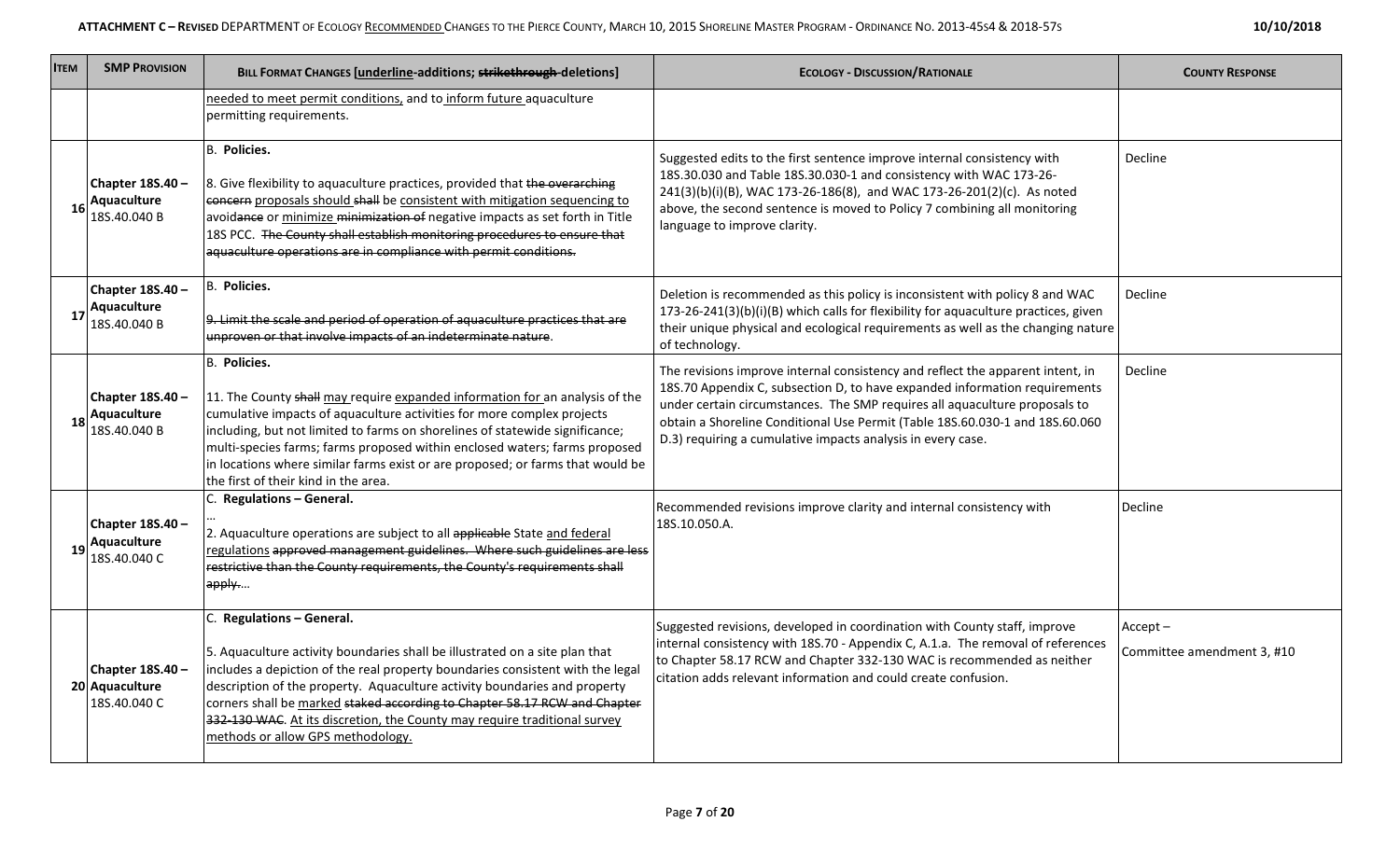| 10/10/2018 |  |
|------------|--|
|------------|--|

| <b>ITEM</b> | <b>SMP PROVISION</b>                               | BILL FORMAT CHANGES [underline-additions; strikethrough-deletions]                                                                                                                                                                                                                                                                                                                                                                                                                                                                                                                                                                                               | <b>ECOLOGY - DISCUSSION/RATIONALE</b>                                                                                                                                                                                                                                                                                                                                                                                      | <b>COUNTY RESPONSE</b>                   |
|-------------|----------------------------------------------------|------------------------------------------------------------------------------------------------------------------------------------------------------------------------------------------------------------------------------------------------------------------------------------------------------------------------------------------------------------------------------------------------------------------------------------------------------------------------------------------------------------------------------------------------------------------------------------------------------------------------------------------------------------------|----------------------------------------------------------------------------------------------------------------------------------------------------------------------------------------------------------------------------------------------------------------------------------------------------------------------------------------------------------------------------------------------------------------------------|------------------------------------------|
|             | Chapter 18S.40 -<br>21 Aquaculture<br>18S.40.040 C | C. Regulations - General.<br>7. Shellfish aquaculture projects located below the OHWM shall not involve<br>the use of supplemental feed, pesticides, herbicides, antibiotic, vaccines,<br>growth stimulants, antifouling agents, or other chemicals. When such<br>products are used for finfish aquaculture, usage data shall be maintained by<br>the applicant/operator and shall be provided to the County upon request.                                                                                                                                                                                                                                       | The suggested edit is informed by the County's response to public comments<br>which clarifies that the regulation is intended to apply to shellfish aquaculture<br>located waterward of the OHWM (see Attachment D, Line L20).                                                                                                                                                                                             | Decline                                  |
|             | Chapter 18S.40-<br>Aquaculture<br>18S.40.040 D     | D. Regulations - Impact Avoidance<br>5. All equipment and structures and/or tubes, nets, and bands, shall be<br>marked to identify ownership, and shall be removed as defined by a County<br>approved schedule.                                                                                                                                                                                                                                                                                                                                                                                                                                                  | Suggested edits remove duplicative language and improve clarity. 18S.70 -<br>Appendix C, B.1.e requires the applicant to submit: A proposed schedule for the<br>installation and removal of structures such as tubes and netting. In addition,<br>regulation 18S.40.040 C.11 requires that "Predator control equipment shall be<br>removed as defined within the approved schedule"                                        | Decline                                  |
| -23         | Chapter 18S.40 -<br>Aquaculture<br>18S.40.040 D    | D. Regulations - Impact Avoidance<br>6. Proposals Operators shall demonstrate methods to be used to secure tubes,<br>nets, bands and other equipment and structures so that they will not to<br>minimize escapement from the site during the life of the operation.                                                                                                                                                                                                                                                                                                                                                                                              | Suggested revisions remove duplication and improve clarity. The regulation, as<br>originally written, is more appropriately located in the requirements for<br>application submittals and is duplicative of 18S.70 - Appendix C, B.1.f which<br>requires: A description of how tubes, nets, bands and other equipment and<br>structures will be prevented from escaping from the site during the life of the<br>operation. | Decline                                  |
| -24         | Chapter 18S.40 -<br>Aquaculture<br>18S.40.040 F    | F. Regulations - Structures<br>1. The installation of structures and/or equipment shall demonstrate be<br>consistent with the following:<br>$ $ a. The structures and/or equipment proposed are the minimum necessary for<br>feasible aquaculture operations;<br>b. The design and location of such structures and/or equipment does not<br>effectively preclude surface navigation, recreational boating, and other public<br>use of shoreline waters; and<br>c. Safe and unobstructed passage is provided for fish and wildlife.                                                                                                                               | Edits are suggested for clarity.                                                                                                                                                                                                                                                                                                                                                                                           | Decline                                  |
| 25          | Chapter 18S.40 -<br>Aquaculture<br>18S.40.040 F    | 2. Over-water structures and/or equipment, and any items stored upon such<br>structures such as materials, garbage, tools, apparatus, shall be designed and<br>maintained to minimize visual impacts. The maximum height above water for<br>permanent structures shall be limited to three feet as measured from the deck<br>surface of the float or dock unless shoreline conditions serve to minimize<br>visual impacts (for example: high bank environments, shorelines without<br>residential development). Height limitations do not apply to materials and<br>apparatus removed from the site on a daily basis or to required safety-related<br>equipment. | The recommended edits provide a clear way to measure structure height and<br>also allow for any required safety equipment. The county could consider adding<br>a visual impacts analysis as a means to vary from the height limitation. Some<br>facilities may be off shore at such a distance that visual impacts are<br>inconsequential.                                                                                 | $Accept -$<br>Committee amendment 3, #11 |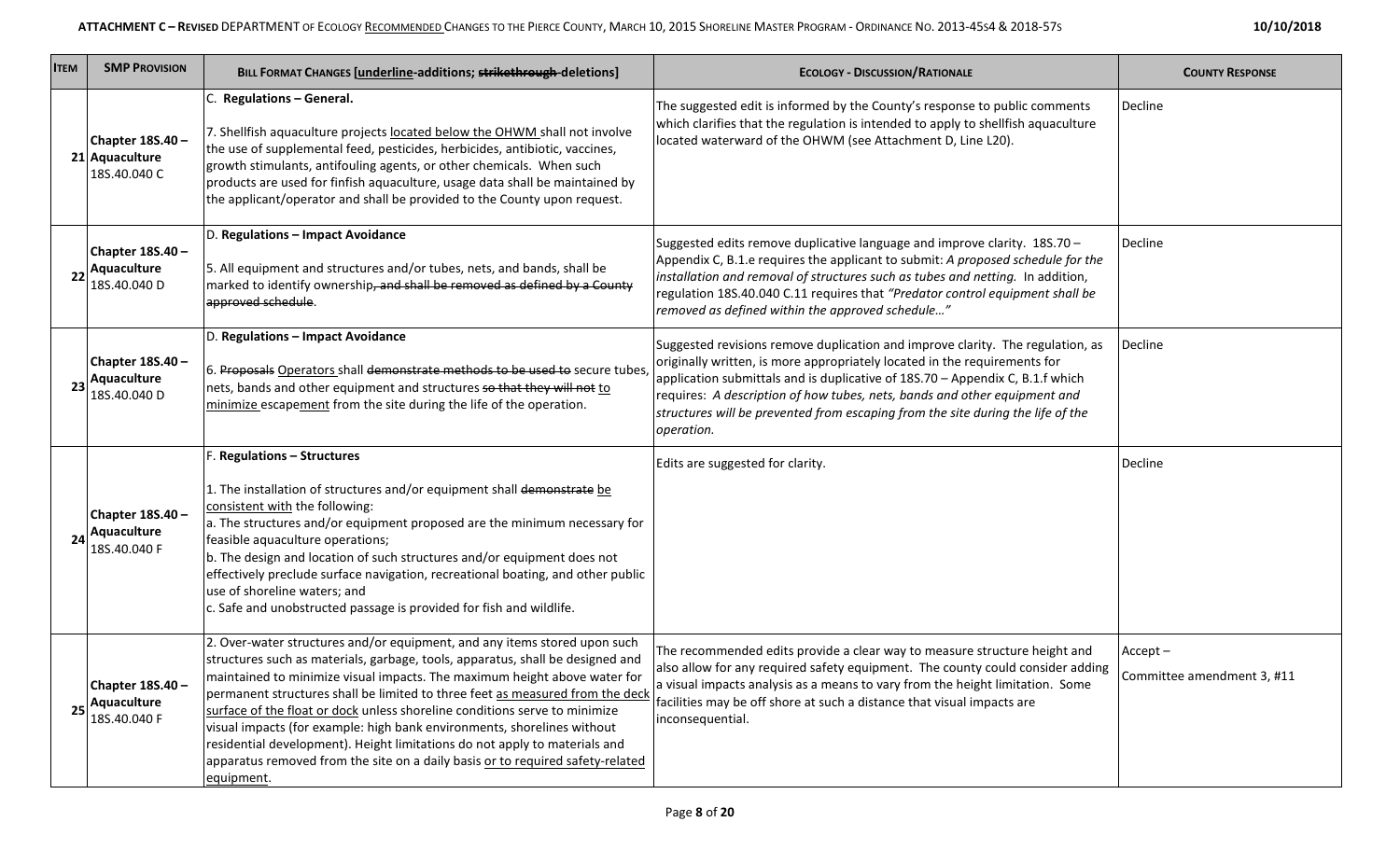| <b>ITEM</b> | <b>SMP PROVISION</b>                                                        | <b>BILL FORMAT CHANGES [underline-additions; strikethrough-deletions]</b>                                                                                                                                                                                                                                                                                                                                                                                                                                                                                                   | <b>ECOLOGY - DISCUSSION/RATIONALE</b>                                                                                                                                                                                                                                                                                | <b>COUNTY RESPONSE</b>                   |
|-------------|-----------------------------------------------------------------------------|-----------------------------------------------------------------------------------------------------------------------------------------------------------------------------------------------------------------------------------------------------------------------------------------------------------------------------------------------------------------------------------------------------------------------------------------------------------------------------------------------------------------------------------------------------------------------------|----------------------------------------------------------------------------------------------------------------------------------------------------------------------------------------------------------------------------------------------------------------------------------------------------------------------|------------------------------------------|
| 26          | Chapter 18S.40 -<br>Aquaculture<br>18S.40.040 G                             | G. Regulations - Species<br>1. Aquaculture activities shall not be located within tidal channel portions of<br>streams and rivers with direct utilization by anadromous species. "Tidal<br>channel portion" refers to the thalweg (the line connecting the lowest<br>portions of a stream).                                                                                                                                                                                                                                                                                 | The suggested description of what is meant by "tidal channel portion" provides<br>greater certainty and clarity around this restriction. The addition was provided<br>by the county in response to comments (see Attachment D, L51).                                                                                 | Decline                                  |
|             | Chapter 18S.40 -<br>27 Aquaculture<br>18S.40.040                            | G. Regulations - Species<br>2. New aquatic species that have not been previously cultivated in<br>Washington State shall not be introduced into the County without prior<br>written approval of the Director of the Washington Department of Fish and<br>Wildlife and the Director of the Washington Department of Health.                                                                                                                                                                                                                                                  | The suggested edit corrects an error. The Department of Health has no authority $ $ Accept –<br>over the introduction of species. This authority lies only with Department of Fish<br>and Wildlife (WDFW). See RCW 77.12.047, WAC 220-77 and WAC 220-72 which<br>set forth WDFW's authority and permit requirements. | Committee amendment 3, #12               |
|             | Chapter 18S.40 -<br>Commercial, Civic,<br>28 and Industrial<br>18S.40.050 C | C. Regulations.<br>1. Structures waterward of the OHWM shall be on piling or other open-<br>framework, and shall be limited to those that require over-water facilities.                                                                                                                                                                                                                                                                                                                                                                                                    | Revision is suggested to ensure consistency with the language used in 18S.40.140 Accept -<br>C.4                                                                                                                                                                                                                     | Committee amendment 3, #13               |
|             | Chapter 18S.40 -<br>29 and Industrial<br>18S.40.050 C                       | C. Regulations.<br>Commercial, Civic, 3. Non water-oriented commercial civic or industrial uses, or portions of a use<br>that are non-water oriented, are prohibited in shorelines unless they meet<br>one of the following criteria:                                                                                                                                                                                                                                                                                                                                       | Edits are recommended for consistency with the intent and applicability of the<br>section and for improved consistency with WAC 173-26-241(3)(f) – Industry and<br>WAC 173-26-241(3)(d) - Commercial and Section 18S.30.050 Shoreline Access.                                                                        | $Accept -$<br>Committee amendment 3, #14 |
|             | Chapter 18S.40 -<br>Commercial, Civic,<br>30 and Industrial<br>18S.40.050 C | C. Regulations.<br>7. When commercial, civic, or Industrial redevelopment involves relocating or<br>expanding the existing structure, shoreline restoration or mitigation shall be a<br>condition of approval. Restoration Mitigation may include, but is not limited<br>to:<br>a. Moving the structure away from the shoreline;<br>b. Removing any shoreline armoring or replacing hard with soft armoring;<br>c. Riparian vegetation restoration, including removing invasive and planting<br>natives; or<br>d. Stormwater retrofits to implement Low Impact Development. | Edits are recommended for consistency with the intent and applicability of the<br>section and for improved consistency with WAC 173-26-241(3)(f) – Industry and<br>WAC 173-26-241(3)(d) - Commercial and Section 18S.30.050 Shoreline Access.                                                                        | Accept-<br>Committee amendment 3, #15    |
|             | Chapter 18S.40 -<br>Commercial, Civic,<br>31 and Industrial<br>18S.40.050 C | C. Regulations.<br>8. When commercial, civic, or Industrial redevelopment involves relocating or<br>expanding the structure, public access shall be a condition of approval, unless<br>infeasible due to health or safety issues. Public access may include, but is not<br>limited to:<br>a. Establish shoreline access or maintain existing public access;<br>b. Connecting a trail to existing public access on adjacent property; or<br>c. Providing for visual access to the shoreline.                                                                                 | Edits are recommended for consistency with the intent and applicability of the<br>section and for improved consistency with WAC 173-26-241(3)(f) – Industry and<br>WAC 173-26-241(3)(d) - Commercial and Section 18S.30.050 Shoreline Access.                                                                        | $Accept -$<br>Committee amendment 3, #15 |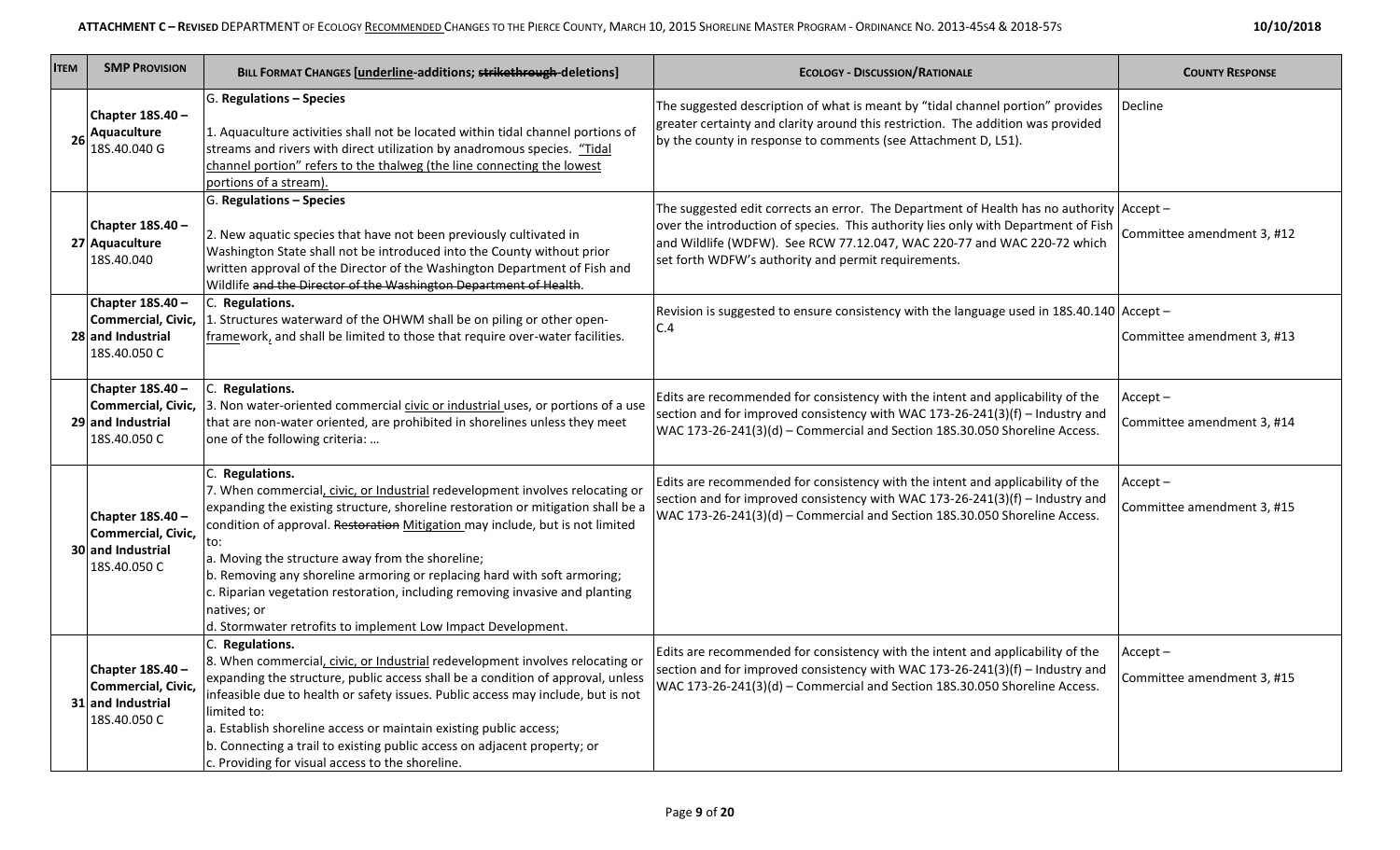| <b>ITEM</b> | <b>SMP PROVISION</b>                                           | BILL FORMAT CHANGES [underline-additions; strikethrough-deletions]                                                                                                                                                                                                                                                                                                                                                                                                                                                                                                                                                                                                                                                                                                                                                                                                                                                                                                                                                                                                                                                                                                                                                                                                                                                                                                                                                                                                                                                         | <b>ECOLOGY - DISCUSSION/RATIONALE</b>                                                                                                                                                                                                                                                                                                                                                                                                                                                                                                   | <b>COUNTY RESPONSE</b>                   |
|-------------|----------------------------------------------------------------|----------------------------------------------------------------------------------------------------------------------------------------------------------------------------------------------------------------------------------------------------------------------------------------------------------------------------------------------------------------------------------------------------------------------------------------------------------------------------------------------------------------------------------------------------------------------------------------------------------------------------------------------------------------------------------------------------------------------------------------------------------------------------------------------------------------------------------------------------------------------------------------------------------------------------------------------------------------------------------------------------------------------------------------------------------------------------------------------------------------------------------------------------------------------------------------------------------------------------------------------------------------------------------------------------------------------------------------------------------------------------------------------------------------------------------------------------------------------------------------------------------------------------|-----------------------------------------------------------------------------------------------------------------------------------------------------------------------------------------------------------------------------------------------------------------------------------------------------------------------------------------------------------------------------------------------------------------------------------------------------------------------------------------------------------------------------------------|------------------------------------------|
|             | Chapter 18S.40 -<br><b>32 Forest Practices</b><br>18S.40.070 A | Applicability. This Section applies to Forest Practices as defined in the<br>Washington State Forest Practices Act, Chapter 76.09 RCW, and the State<br>Forest Practice Rules, WAC 222, as follows:<br>1. Class I, II, and III Forest Practices located within 200 feet of the OHWM on<br>Shorelines of Statewide Significance.<br>2. Class IV-General Forest Practices where shorelines are being converted to<br>non-forest uses are not subject to this chapter. Class IV-General Forest<br>Practices are subject to the requirements of the other Chapters sections of<br>Title 18S PCC, Development Policies and Regulations - Shorelines, as<br>applicable, and to Title 18H PCC, Development Regulations - Forest                                                                                                                                                                                                                                                                                                                                                                                                                                                                                                                                                                                                                                                                                                                                                                                                   | Title 18H was proposed for adoption by reference into the SMP. This could add<br>unneeded complication and is not required by the SMP Guidelines. WAC 173-26-<br>241 (3)(e) says that SMPs should rely on the Forest Practices Act and rules<br>related to management of commercial forests within shoreline jurisdiction.<br>SMPs should address Class IV conversions and selective timber removal (RCW<br>90.58.150). (Also see Recommended change 1)<br>Edits are recommended for consistency with terminology used elsewhere in the | $Accept -$<br>Committee amendment 3, #16 |
|             | Chapter 18S.40 -<br><b>33 Forest Practices</b><br>18S.40.070 C | Practices<br>C.<br><b>Regulations.</b><br>1. Forest Practice regulations are found in Title 18H PCC, Development<br>Regulations - Forest Practices.<br>2. Class I, II, and III Forest Practices located within 200 feet of the OHWM on<br>Shorelines of Statewide Significance, consistent with RCW 90.58.150, shall<br>only allow selective timber cutting so that no more than thirty percent (30%)<br>of the merchantable trees may be harvested in any ten- (10-) year period of<br>time; provided that other timber harvesting methods may be permitted in<br>those limited instances where the topography, soil conditions, or silviculture<br>practices necessary for regeneration render selective logging ecologically<br>detrimental; and provided further, that clear cutting of timber which is solely<br>incidental to the preparation of land for other uses authorized by this chapter<br>may be permitted. Exceptions to this standard shall be by conditional use<br>permit only.<br>3. When forest land is to be converted to another use under a Class IV Forest<br>Practice, the conversion shall be clearly indicated on the Forest Practices<br>application. Preparatory work associated with the conversion of land to non-<br>forestry uses and/or developments shall not be considered forest practices<br>and shall be reviewed in accordance with the provisions for the proposed non-<br>forestry use and the general provisions of this Master Program, including<br>vegetation conservation. | SMP and for consistency with WAC 173-26-241(3)(e).<br>This language is recommended in place of adoption of Title 18H into the SMP by<br>reference and for consistency with WAC 173-26-241(3)(e). (Also see<br>Recommended change 1.)                                                                                                                                                                                                                                                                                                    | $Accept -$<br>Committee amendment 3, #17 |
| 34          | Chapter 18S.40 -<br>Recreation<br>18S.40.090 C                 | C. Regulations<br>6. Structures waterward of the ordinary high water mark (OHWM) shall be<br>floating or on piling or other open-framework and shall be limited to those<br>uses that require over-water facilities.                                                                                                                                                                                                                                                                                                                                                                                                                                                                                                                                                                                                                                                                                                                                                                                                                                                                                                                                                                                                                                                                                                                                                                                                                                                                                                       | The suggested revision makes this provision consistent with the language used in $ $ Accept –<br>18S.40.140 C.4                                                                                                                                                                                                                                                                                                                                                                                                                         | Committee amendment 3, #18               |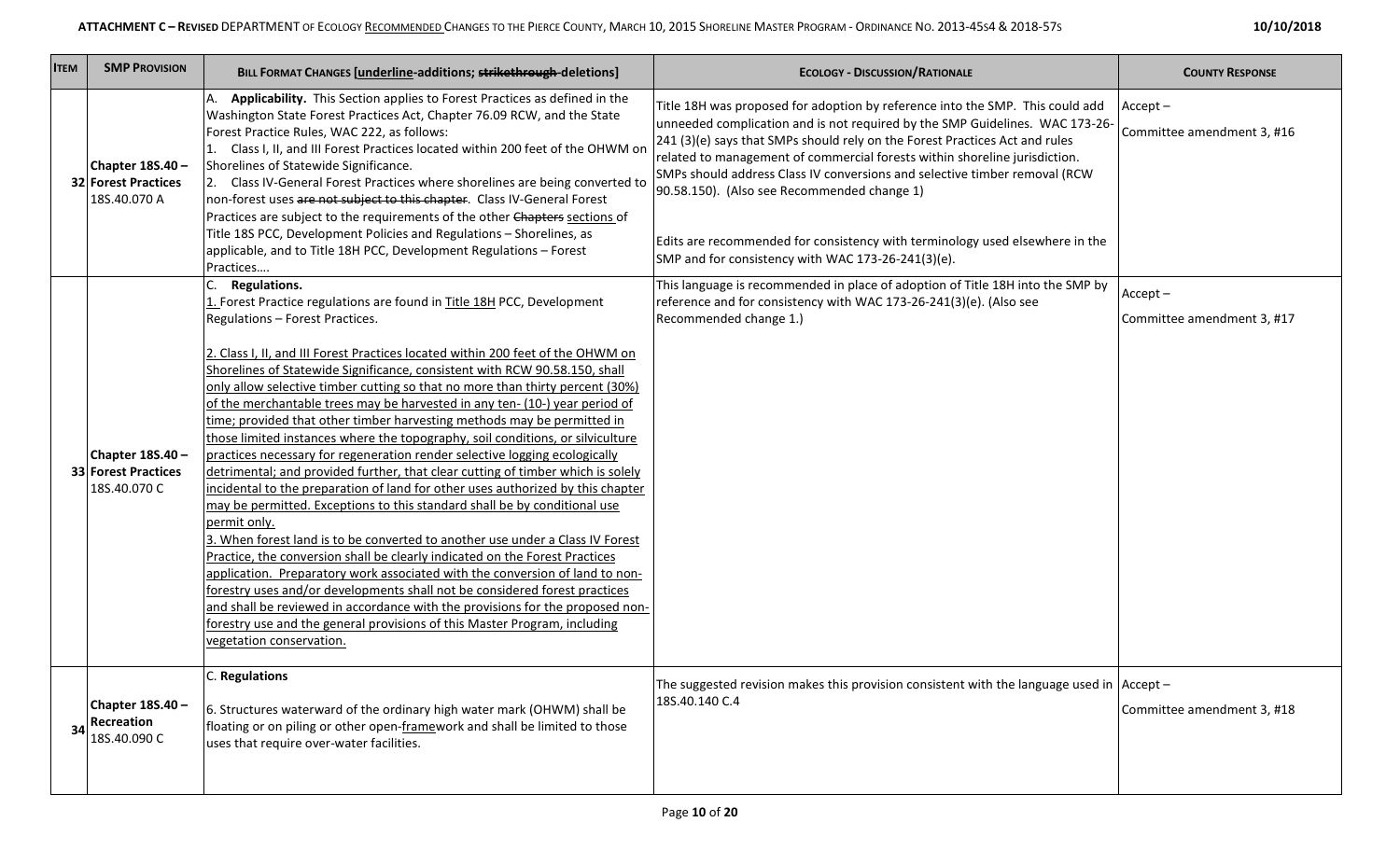| 10/10/2018 |  |
|------------|--|
|------------|--|

| <b>ITEM</b> | <b>SMP PROVISION</b>                                                             | BILL FORMAT CHANGES [underline-additions; strikethrough-deletions]                                                                                                                                                                                                                                                                                                                                                                                                                                                                                                          | <b>ECOLOGY - DISCUSSION/RATIONALE</b>                                                                                                                                                                                                                                                                                                                     | <b>COUNTY RESPONSE</b>                                                                           |
|-------------|----------------------------------------------------------------------------------|-----------------------------------------------------------------------------------------------------------------------------------------------------------------------------------------------------------------------------------------------------------------------------------------------------------------------------------------------------------------------------------------------------------------------------------------------------------------------------------------------------------------------------------------------------------------------------|-----------------------------------------------------------------------------------------------------------------------------------------------------------------------------------------------------------------------------------------------------------------------------------------------------------------------------------------------------------|--------------------------------------------------------------------------------------------------|
| 35          | Chapter 18S.40 -<br>Recreation<br>18S.40.090 C                                   | C. Regulations<br>8. Restrooms, refuse disposal, parking, maintenance, and similar facilities shall<br>be provided consistent with the expected demand. Designs shall consider<br>ways to limit attendance to prevent overuse of the site.                                                                                                                                                                                                                                                                                                                                  | Ecology recommends the edits to clarify the intent of the provision. It does not<br>seem the intent is to limit attendance at recreation sites, but to limit overuse.                                                                                                                                                                                     | $Accept -$<br>Committee amendment 3, #19                                                         |
| 36          | Chapter 18S.40 -<br>Recreation<br>18S.40.090 C                                   | C. Regulations<br>9. Over-water-rRecreational structures that extend waterward from the<br>water's edge OHWM shall not exceed 15 percent of the fetch.                                                                                                                                                                                                                                                                                                                                                                                                                      | Recommended edit removes redundancy and clarifies the provision while<br>improving consistency with Section 18S.40.140 Water Access Facilities.                                                                                                                                                                                                           | Decline                                                                                          |
|             | Chapter 18S.40 -<br>Residential<br>18S.40.100 C                                  | C. Regulations - General.<br>2. Table 18S.30.030-42, Standard Shoreline Buffers and Setbacks, indicates the provisions referenced in Chapter 18E.40. Table 18E.40.060-1 sets buffers not<br>required buffer or setback for each SED. Table 18E.40.060-1, Fish and Wildlife<br>Habitat Conservation Area Buffer Requirements, indicates the required fish<br>and wildlife habitat area buffer or setback width for each shoreline water<br>type. Chapter 18E.40 PCC includes the provisions by which fish and wildlife<br>habitat area buffers and setbacks may be modified. | The first edit corrects the citation. The other edits improve consistency with the<br>setbacks.                                                                                                                                                                                                                                                           | Accept (partial) -<br>Committee amendment 3, #20<br>Edits to the last sentence were<br>declined. |
| 38          | Chapter 18S.40 -<br>Residential<br>18S.40.100 C                                  | C. Regulations - General.<br>3. Residential development shall comply with bulk standards (such as, but not<br>limited to: setbacks, buffers, height, and density) of Title 18A PCC.                                                                                                                                                                                                                                                                                                                                                                                         | Deleting this provision avoids the implication that a deviation from the standards Decline<br>in Title 18A would require a Shoreline Variance. The SMP, in 18S.10.060,<br>properly states that "shoreline development may be subject to other Pierce<br>County Code (PCC) Titles" and includes Title 18A PCC in provision G.                              |                                                                                                  |
| 39          | Chapter 18S.40 -<br><b>Residential</b><br>18S.40.100 C                           | C. Regulations - General.<br>10. Residential development, including appurtenant structures and uses,<br>should be sufficiently set back from steep slopes and shorelines vulnerable to<br>erosion so that structural improvements, including bluff walls and other<br>stabilization structures, are not required to protect such structures and uses.                                                                                                                                                                                                                       | The addition improves consistency with WAC 173-26-241(3)(j) and RCW<br>90.58.100(6) as well as internal consistency with Residential Policy B.5                                                                                                                                                                                                           | Decline                                                                                          |
|             | Chapter 18S.40 -<br><b>Restoration and</b><br><b>Enhancement</b><br>18S.40.110 C | C. Regulations.<br>3. Shoreline restoration projects that result in a landward shift in the ordinary<br>high water mark, may be reviewed pursuant to meet RCW 90.58.580 may be<br>granted to determine if relief from Master Program development standards<br>and use regulations are warranted within urban growth areas.                                                                                                                                                                                                                                                  | Recommended changes improve consistency with RCW 90.58.580 and clarify<br>that it is not the shoreline restoration project that would be granted relief from<br>the SMP standards and regulations but the adjacent land impacted by approved<br>shoreline restoration projects. See Attachment E, Periodic Review Checklist<br>completed by county staff. | $Accept -$<br>Committee amendment 1, #2<br>Periodic review                                       |
| 41          | Chapter 18S.40 -<br><b>Water Access</b><br><b>Facilities</b><br>18S.40.140 C     | C. Regulations - General.<br>5. In- and over-water facilities shall be visible under normal day and nighttime<br>conditions. Visual aids may include reflectors and warning lights, and shall be<br>consistent with any applicable U.S. Coast Guard requirements.                                                                                                                                                                                                                                                                                                           | Additional language is recommended to reduce the likelihood of conflicting with<br>US Coast Guard standards and requirements.                                                                                                                                                                                                                             | $Accent -$<br>Committee amendment 3, #21                                                         |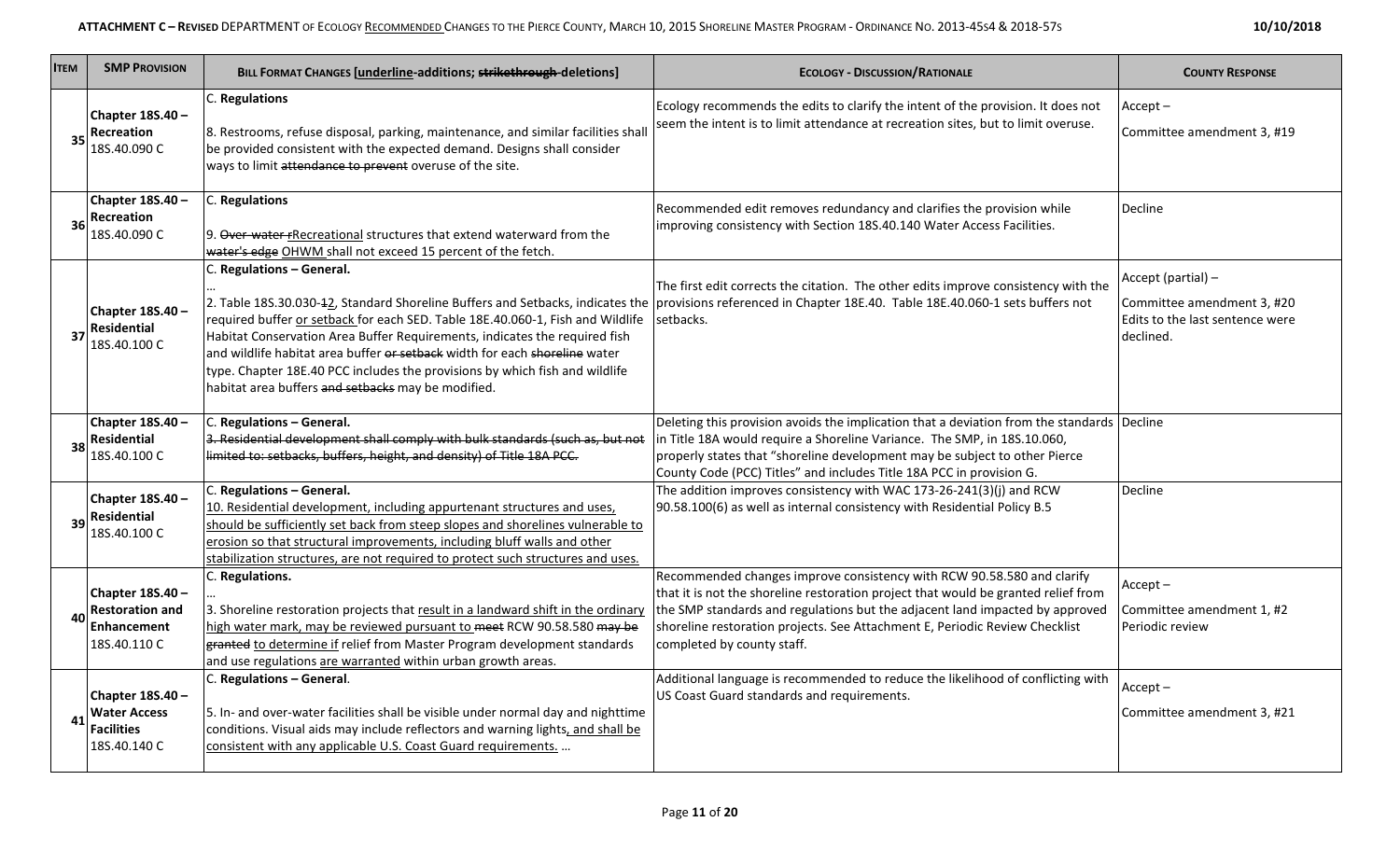| <b>ITEM</b> | <b>SMP PROVISION</b>                                                         | BILL FORMAT CHANGES [underline-additions; strikethrough-deletions]                                                                                                                                                                                                                                                                                                                                                                                       | <b>ECOLOGY - DISCUSSION/RATIONALE</b>                                                                                                                                                                                                                                                                                                                                                                                                                                                                                                | <b>COUNTY RESPONSE</b>                   |
|-------------|------------------------------------------------------------------------------|----------------------------------------------------------------------------------------------------------------------------------------------------------------------------------------------------------------------------------------------------------------------------------------------------------------------------------------------------------------------------------------------------------------------------------------------------------|--------------------------------------------------------------------------------------------------------------------------------------------------------------------------------------------------------------------------------------------------------------------------------------------------------------------------------------------------------------------------------------------------------------------------------------------------------------------------------------------------------------------------------------|------------------------------------------|
| 42          | Chapter 18S.40 -<br><b>Water Access</b><br><b>Facilities</b><br>18S.40.140 C | C. Regulations - General.<br>9. Off-shore facilities shall be:<br>a. Clearly marked with the owner's name, contact information and, if on<br>State-owned aquatic land, Washington State Department of Natural<br>Resources (DNR) registration number; and                                                                                                                                                                                                | Recommended clarifying edit per DNR comment received during the state<br>comment period (see comment T5 on Attachment D).                                                                                                                                                                                                                                                                                                                                                                                                            | Decline                                  |
| 43          | Chapter 18S.40 -<br><b>Water Access</b><br><b>Facilities</b><br>18S.40.140 G | G. Regulations - Dimension Tables.<br>Tables 18S.40.140-1 and 18S.40.140-2 contain dimension standards for<br>boating facilities addressed in this Section. The following information pertains<br>to the interpretation of the Table.<br>1. Facilities attached to another facility, such as a pier and ramp attached to a<br>dock (as in Figure 18S.40.140-2), shall be considered one facility separately for<br>the purpose of dimensional measuring. | Edits are recommended to help clarify this provision, consistent with the figures<br>and Table 18S.40.140-1.                                                                                                                                                                                                                                                                                                                                                                                                                         | $Accept -$<br>Committee amendment 3, #22 |
|             | 18S.40.140<br><b>Water Access</b><br>44 Facilities.                          | H. Regulations - Dimensions.<br>3. Length means the linear distance of all facility segments in sum total,<br>including the linear distance as a facility measured from the OHWM, and the<br>length of any attached "U", "T", or "L" segments. except that for On Lake<br>Tapps, the linear distance of a facility shall be measured from the 543-foot<br>elevation of the Lake. See Figure 18S.40.140-1, Length of Dock Measurement.                    | Clarifications address internal consistency and ensure appropriate<br>implementation. The text describes measuring facility length from the OHWM<br>waterward, while Figure 18S.40.140-1 (below) shows facility measurement as the Committee amendment 3, #23<br>sum of the distance of the facility from the OHWM waterward plus the length of<br>the attached 'T' segment running parallel to the OHWM.<br>FIGURE 18S.40.140-1 -- Length of Facility Measurement<br>30 feet<br>120 feet<br>The length of this<br>dock is 150 feet. | $Accept -$                               |
| 45          | Chapter 18S.60 -<br><b>Permits and</b><br><b>Approvals</b><br>18S.60.020 B   | B. Applicability. This Section applies to shoreline development and uses with<br>shorelines that do not require a Substantial Development Permit, as listed in<br>PCC 18S.60.020 C. If any part of a proposal is not an eligible for an SD<br>exemption, than an SD shall be required for the entire proposal.                                                                                                                                           | Minor edits are recommended for clarity and consistency with WAC 173-27-<br>$040(1)$ .                                                                                                                                                                                                                                                                                                                                                                                                                                               | $Accept -$<br>Committee amendment 3, #24 |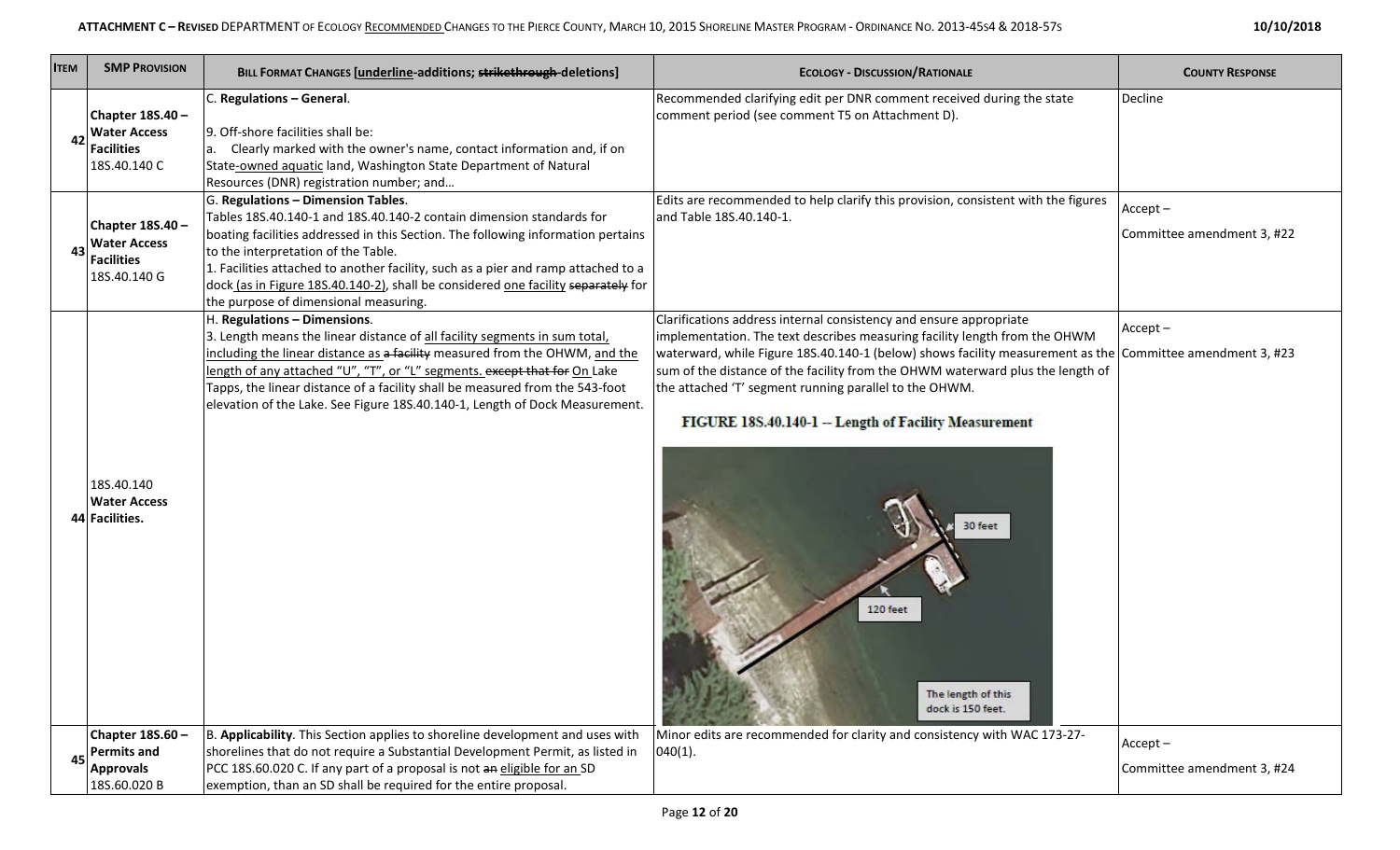| <b>ITEM</b> | <b>SMP PROVISION</b>                                                         | BILL FORMAT CHANGES [underline-additions; strikethrough-deletions]                                                                                                                                                                                                                                                                                                                                                                                                                                                                                                                                                                                                                                                                                                                                                                                                                                                                                                                                                                                                                                                                                                                       | <b>ECOLOGY - DISCUSSION/RATIONALE</b>                                                                                                                                                                                                                                                                                                                                                                                                                                                                                                                                                                                                                                                                                                                                                                                                                                                           | <b>COUNTY RESPONSE</b>                                     |
|-------------|------------------------------------------------------------------------------|------------------------------------------------------------------------------------------------------------------------------------------------------------------------------------------------------------------------------------------------------------------------------------------------------------------------------------------------------------------------------------------------------------------------------------------------------------------------------------------------------------------------------------------------------------------------------------------------------------------------------------------------------------------------------------------------------------------------------------------------------------------------------------------------------------------------------------------------------------------------------------------------------------------------------------------------------------------------------------------------------------------------------------------------------------------------------------------------------------------------------------------------------------------------------------------|-------------------------------------------------------------------------------------------------------------------------------------------------------------------------------------------------------------------------------------------------------------------------------------------------------------------------------------------------------------------------------------------------------------------------------------------------------------------------------------------------------------------------------------------------------------------------------------------------------------------------------------------------------------------------------------------------------------------------------------------------------------------------------------------------------------------------------------------------------------------------------------------------|------------------------------------------------------------|
|             | Chapter $18S.60 -$<br><b>Permits and</b><br><b>Approvals</b><br>18S.60.020 C | C. SD Exemptions<br>1. Fair Market Value. Development of which the total cost or fair market<br>value, whichever is higher, does not exceed \$6,416.00 7,047 if such<br>development does not materially interfere with the normal public use of the<br>water or Shorelines of the State.                                                                                                                                                                                                                                                                                                                                                                                                                                                                                                                                                                                                                                                                                                                                                                                                                                                                                                 | The dollar threshold used to define substantial development was adjusted by the<br>Office of Financial Management and became effective September 2, 2017.<br>Adopting the revised substantial development permit cost threshold addresses a Committee amendment 1, #3<br>change adopted by the Office of Financial Management since the Pierce Co SMP<br>was locally adopted. Incorporating statutory and regulatory requirements that<br>became effective after the SMP was adopted will allow the County to comply<br>with both the comprehensive update requirement of RCW 90.58.080(2) as well<br>as the periodic review requirement of RCW 90.58.080(4). See Attachment E,<br>Periodic Review Checklist completed by county staff.                                                                                                                                                         | $Accept -$<br>Periodic review                              |
| 47          | Chapter 18S.60 -<br><b>Permits and</b><br><b>Approvals</b><br>18S.60.020 C   | C. SD Exemptions<br>7. Single-Family Residence. Construction on shorelands by an owner, lessee<br>or contract purchaser of a single-family residence for their own use or for the<br>use of their family,<br>b. Appurtenances normal to a single-family residence are allowed accessory<br>to a single-family residence, provided that the normal appurtenances are not<br>prohibited from locating in the shoreline environment designation (SED) or<br>the underlying zone classification, and further provided that they have met all<br>applicable development regulations including, but not limited to shoreline<br>buffers and setbacks, critical area regulations and impervious surface limits.                                                                                                                                                                                                                                                                                                                                                                                                                                                                                 | Edit is recommended for internal consistency recognizing that the Residential<br>SED on Lake Tapps has a setback.                                                                                                                                                                                                                                                                                                                                                                                                                                                                                                                                                                                                                                                                                                                                                                               | Decline                                                    |
| 48          | Chapter 18S.60 -<br><b>Permits and</b><br><b>Approvals</b><br>18S.60.020 C   | <b>C. SD Exemptions</b><br>17. Hazardous Substance Remediation. Pursuant to RCW 90.58.355<br>regarding hazardous substance remedial actions, the procedural requirement<br>of the Shoreline Management Act shall not apply to any person conducting a<br>remedial action at a facility pursuant to a consent decree, order, or agreed<br>order issued pursuant to Chapter 70.105D RCW, or to the Department of<br>Ecology when it conducts a remedial action under Chapter 70.105D RCW. The<br>Department of Ecology shall ensure compliance with the substantive<br>requirements of Chapter 90.58 RCW, Chapter 173-26 WAC and the Master<br>Program through the consent decree, order, or agreed order issued pursuant<br>to Chapter 70.105D RCW, or during the department-conducted remedial<br>action, through the procedures developed by Ecology pursuant to RCW<br>70.105D.090.<br>17. The external or internal retrofitting of an existing structure with the<br>exclusive purpose of compliance with the Americans with disabilities act of<br>1990 (42 U.S.C. Sec. 12101 et seq.) or to otherwise provide physical access to<br>the structure by individuals with disabilities. | New C.17 is added to address the addition of a new exemption, found in RCW<br>90.58.030(3)(e)(xiii), added by the Legislature in 2016 with passage of Engrossed<br>Substitute House Bill 2847. Adopting this new permit exemption addresses a<br>change adopted by the Legislature since the Pierce Co SMP was locally adopted.<br>Incorporating statutory and regulatory requirements that became effective after<br>the SMP was adopted will allow the County to comply with both the<br>comprehensive update requirement of RCW 90.58.080(2) as well as the periodic<br>review requirement of RCW 90.58.080(4). See Attachment E, Periodic Review<br>Checklist completed by county staff.<br>Relocating C.17 Hazardous Substance Remediation to a new Subsection H is<br>recommended so that all special exceptions to SMA permit review are in one<br>location (see Recommended change 49). | $Accept -$<br>Committee amendment 1, #4<br>Periodic review |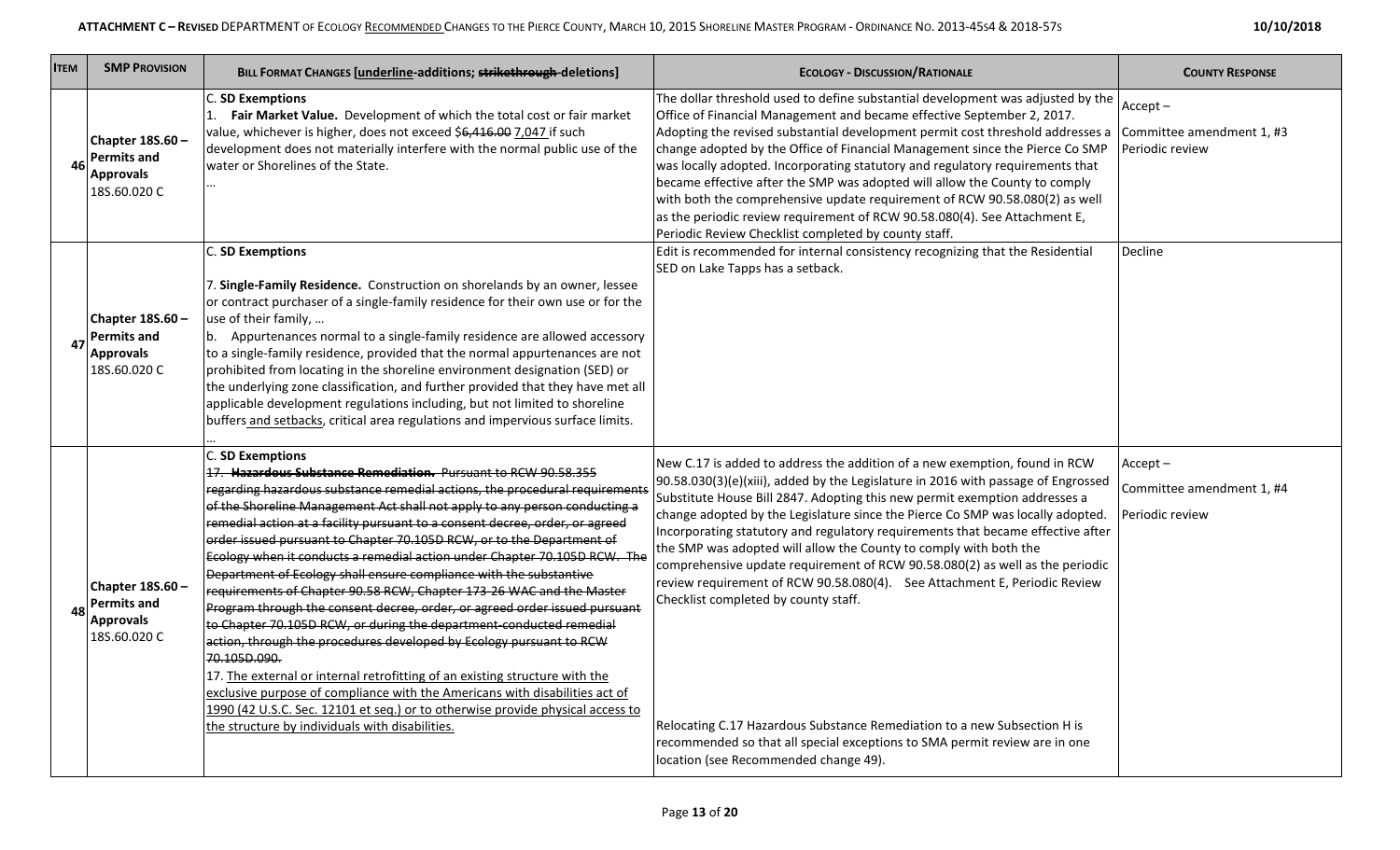| <b>SMP PROVISION</b><br><b>ITEM</b>                                                     | <b>BILL FORMAT CHANGES [underline-additions; strikethrough-deletions]</b>                                                                                                                                                                                                                                                                                                                                                                                                                                                                                                                                                                                                                                                                                                                                                                                                                                                                                                                                                                                                                                                                                                                                                                                                                                                                                                                                                                                                                                                                                                | <b>ECOLOGY - DISCUSSION/RATIONALE</b>                                                                                                                                                                                                                                                                                                                                                                                                                                                                                                                                                                                                                                                                                                                                                                                                                                                                                                                                                                                                                                                                                                                                                                                                  | <b>COUNTY RESPONSE</b>                                     |
|-----------------------------------------------------------------------------------------|--------------------------------------------------------------------------------------------------------------------------------------------------------------------------------------------------------------------------------------------------------------------------------------------------------------------------------------------------------------------------------------------------------------------------------------------------------------------------------------------------------------------------------------------------------------------------------------------------------------------------------------------------------------------------------------------------------------------------------------------------------------------------------------------------------------------------------------------------------------------------------------------------------------------------------------------------------------------------------------------------------------------------------------------------------------------------------------------------------------------------------------------------------------------------------------------------------------------------------------------------------------------------------------------------------------------------------------------------------------------------------------------------------------------------------------------------------------------------------------------------------------------------------------------------------------------------|----------------------------------------------------------------------------------------------------------------------------------------------------------------------------------------------------------------------------------------------------------------------------------------------------------------------------------------------------------------------------------------------------------------------------------------------------------------------------------------------------------------------------------------------------------------------------------------------------------------------------------------------------------------------------------------------------------------------------------------------------------------------------------------------------------------------------------------------------------------------------------------------------------------------------------------------------------------------------------------------------------------------------------------------------------------------------------------------------------------------------------------------------------------------------------------------------------------------------------------|------------------------------------------------------------|
| <b>Chapter 18S.60 -</b><br><b>Permits and</b><br>49<br><b>Approvals</b><br>18S.60.020 C | H. Persons, Projects, and Activities Not Required to Obtain Certain Permits.<br>Pursuant to RCW 90.58.355 the following persons, projects, and activities are<br>not required to obtain a substantial development permit, conditional use<br>permit, variance, letter of exemption, or other review conducted by the<br>County to implement this Shoreline Master Program:<br>1. Hazardous Substance Remediation. Pursuant to RCW 90.58.355 regarding<br>hazardous substance remedial actions, the procedural requirements of the<br>Shoreline Management Act shall not apply to any person conducting a<br>remedial action at a facility pursuant to a consent decree, order, or agreed<br>order issued pursuant to Chapter 70.105D RCW, or to the Department of<br>Ecology when it conducts a remedial action under Chapter 70.105D RCW. The<br>Department of Ecology shall ensure compliance with the substantive<br>requirements of Chapter 90.58 RCW, Chapter 173-26 WAC and the Master<br>Program through the consent decree, order, or agreed order issued pursuant<br>to Chapter 70.105D RCW, or during the department-conducted remedial<br>action, through the procedures developed by Ecology pursuant to RCW<br>70.105D.090.<br>2. Any person installing site improvement for storm water treatment in an<br>existing boatyard facility to meet requirements of a national pollutant<br>discharge elimination system stormwater general permit.<br>3. The department of transportation projects and activities that meet the<br>conditions of RCW 90.58.356. | The addition of new subsection H. Persons, Projects, and Activities Not Required  Accept –<br>to Obtain Certain Permits is recommended. This improves consistency with WAC<br>173-27-044 and addresses legislative revisions to RCW 90.58.355 since the SMP<br>was locally adopted.<br>1. The Hazardous Substance Remediation language is relocated from C (17) as<br>noted above in Recommended change 48.<br>2 and 3 address projects, and activities that do not require local permits or<br>reviews pursuant to RCW 90.58.355 & 356. The provision related to stormwater<br>treatment for existing boatyards was added by the Legislature in 2012 with<br>passage of Engrossed House Bill 2469. The provision related to Department of<br>Transportation projects was added by the Legislature in 2015 with passage of<br>Engrossed Substitute Senate Bill 5994. Incorporating statutory and regulatory<br>requirements that became effective after the SMP was locally adopted will allow<br>the County to comply with both the comprehensive update requirement of RCW<br>90.58.080(2) as well as the periodic review requirement of RCW 90.58.080(4).<br>See Attachment E, Periodic Review Checklist completed by county staff. | Committee amendment 1, #5<br>Periodic review               |
| <b>Chapter 18S.60 -</b><br><b>Permits and</b><br>50<br><b>Approvals</b><br>18S.60.030   | Table 18S.60.030-1 Shoreline Permit Table<br><b>State Dredge Material Disposal</b>                                                                                                                                                                                                                                                                                                                                                                                                                                                                                                                                                                                                                                                                                                                                                                                                                                                                                                                                                                                                                                                                                                                                                                                                                                                                                                                                                                                                                                                                                       | The recommended revision makes clear the requirements for dredge disposal<br>are not limited to state actions. In water disposal in Puget Sound is limited to<br>specific sites managed by the Dredged Material Management Program.<br>However, dredging and dredged material disposal activities can be proposed by<br>private and public entities.                                                                                                                                                                                                                                                                                                                                                                                                                                                                                                                                                                                                                                                                                                                                                                                                                                                                                   | Decline                                                    |
| Chapter 18S.70 -<br>51 Appendix A -<br><b>Definitions</b>                               | "Boathouse" means any building located landward of the ordinary high water<br>mark utilized for the storage of watercraft and related equipment. For<br>purposes of Title 18S PCC, the term boathouse shall not mean a watercraft,<br>vessel, or residence.                                                                                                                                                                                                                                                                                                                                                                                                                                                                                                                                                                                                                                                                                                                                                                                                                                                                                                                                                                                                                                                                                                                                                                                                                                                                                                              | Additional language is suggested clarifying that boathouses are located landward Decline<br>of the OHWM, consistent with 18S.40.140 D.9 and to clearly distinguish from<br>"covered moorage" which includes overwater storage.                                                                                                                                                                                                                                                                                                                                                                                                                                                                                                                                                                                                                                                                                                                                                                                                                                                                                                                                                                                                         |                                                            |
| <b>Chapter 18S.70 -</b><br>52 Appendix A -<br><b>Definitions</b>                        | "Development" means a use consisting of the construction or exterior<br>alteration of structures; dredging; drilling; dumping; filling; removal of any<br>sand, gravel, or minerals; bulkheading; driving of piling; placing of<br>obstructions; or any project of a permanent or temporary nature which<br>interferes with the normal public use of the surface of the waters overlying<br>lands subject to the Act at any state of water level. "Development" does not<br>include dismantling or removing structures if there is no other associated<br>development or redevelopment. (Note: This definition intentionally differs<br>from the definition for "Development" found in Chapter 18.25 PCC.)                                                                                                                                                                                                                                                                                                                                                                                                                                                                                                                                                                                                                                                                                                                                                                                                                                                               | Ecology amended permit rules in 2017 to clarify the definition of "development"<br>does not include projects that involve only dismantling or removing structures<br>without any associated development or redevelopment. This in not really a new<br>interpretation, it simply codifies the primary holding of the 1992 WA State<br>Supreme Court decision in Cowiche Canyon v. Bosley (118 Wn.2d 801). Ecology<br>included the clarification in rule to address a question about applicability of the<br>SMP that arises frequently. This clarification became effective after the SMP was<br>locally adopted, and this recommended change will allow the County to comply<br>with both the comprehensive update requirement of RCW 90.58.080(2) as well                                                                                                                                                                                                                                                                                                                                                                                                                                                                             | $Accept -$<br>Committee amendment 1, #6<br>Periodic review |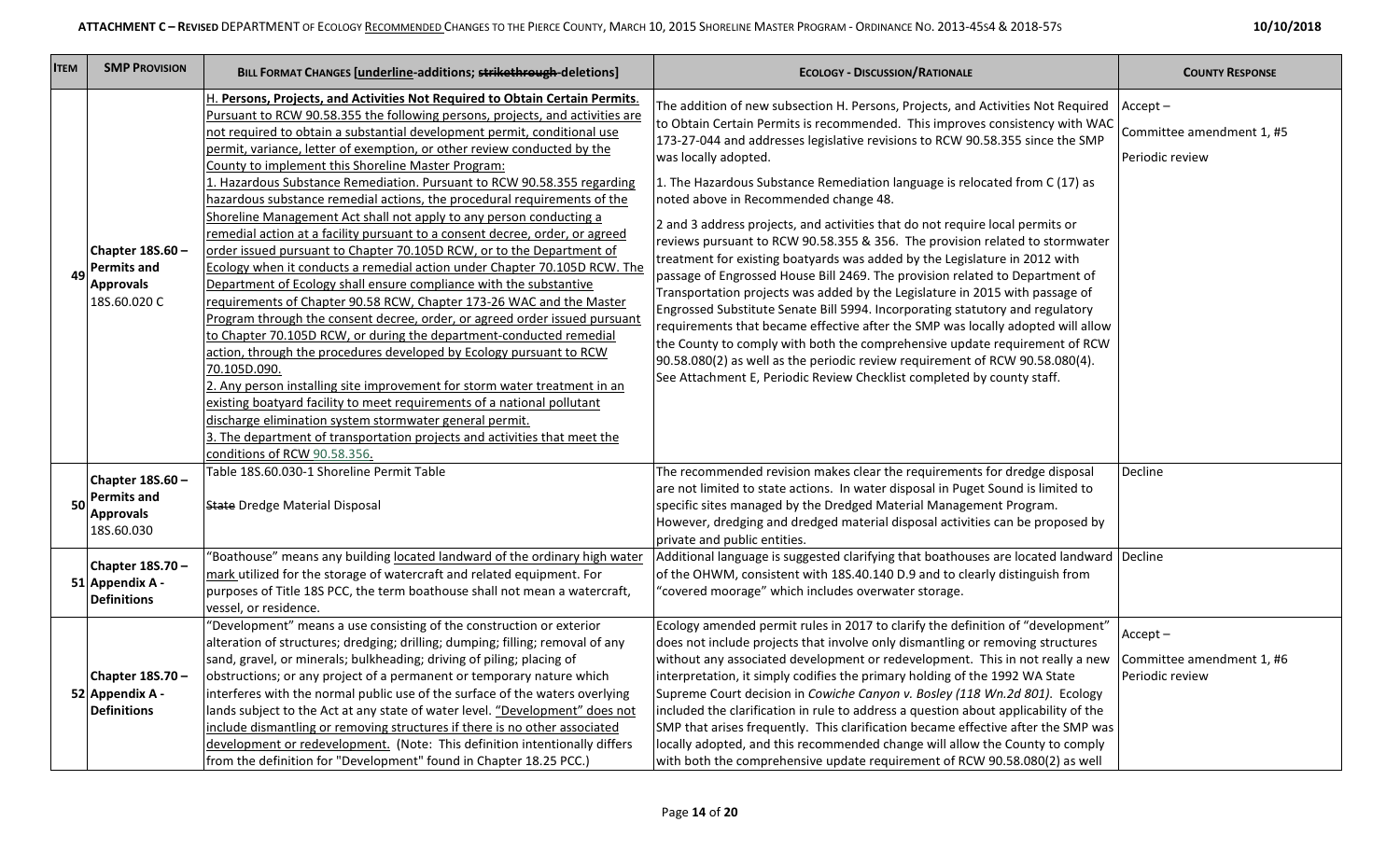| <b>ITEM</b> | <b>SMP PROVISION</b>                                      | BILL FORMAT CHANGES [underline-additions; strikethrough-deletions]                                                                                                                                                                                                                                                                                                                                                                                                                                                                                                                                                                                        | <b>ECOLOGY - DISCUSSION/RATIONALE</b>                                                                                                                                                                                                                                                                                                                                                                                                                                                                                                                                                                                                                                                                                                                                                                                                                                                   | <b>COUNTY RESPONSE</b>                                     |
|-------------|-----------------------------------------------------------|-----------------------------------------------------------------------------------------------------------------------------------------------------------------------------------------------------------------------------------------------------------------------------------------------------------------------------------------------------------------------------------------------------------------------------------------------------------------------------------------------------------------------------------------------------------------------------------------------------------------------------------------------------------|-----------------------------------------------------------------------------------------------------------------------------------------------------------------------------------------------------------------------------------------------------------------------------------------------------------------------------------------------------------------------------------------------------------------------------------------------------------------------------------------------------------------------------------------------------------------------------------------------------------------------------------------------------------------------------------------------------------------------------------------------------------------------------------------------------------------------------------------------------------------------------------------|------------------------------------------------------------|
|             |                                                           |                                                                                                                                                                                                                                                                                                                                                                                                                                                                                                                                                                                                                                                           | as the periodic review requirement of RCW 90.58.080(4). See Attachment E,<br>Periodic Review Checklist completed by county staff.                                                                                                                                                                                                                                                                                                                                                                                                                                                                                                                                                                                                                                                                                                                                                       |                                                            |
|             | Chapter 18S.70-<br>53 Appendix A -<br><b>Definitions</b>  | "Excavated Moorage Slips" means a mooring location that is excavated or<br>dredged from a segment of shoreline and/or substrate.                                                                                                                                                                                                                                                                                                                                                                                                                                                                                                                          | This term is not used in the SMP; therefore a definition is not necessary.                                                                                                                                                                                                                                                                                                                                                                                                                                                                                                                                                                                                                                                                                                                                                                                                              | $Accept -$<br>Committee amendment 3, #25                   |
|             | Chapter 18S.70-<br>54 Appendix A -<br><b>Definitions</b>  | "Eelgrass" means those native species including Zostera marina.                                                                                                                                                                                                                                                                                                                                                                                                                                                                                                                                                                                           | Adding this definition clarifies what is meant by this term. State law precludes<br>the County from protecting noxious weeds which are listed on the State noxious<br>weed list (WAC 16-750) and includes Zostera japonica. It also improves internal<br>consistency with 18S.30.030 G.5.                                                                                                                                                                                                                                                                                                                                                                                                                                                                                                                                                                                               | Decline                                                    |
|             | Chapter 18S.70 -<br>55 Appendix A -<br><b>Definitions</b> | "Floating home" means a single-family dwelling unit constructed on a float<br>that is moored, anchored, or otherwise secured in waters, and is not a vessel<br>even though it may be capable of being towed.<br>"Floating on-water residence" means any floating structure other than a<br>floating home: (a) That is designed or used primarily as a residence on the<br>water and has detachable utilities; and (b) Whose owner or primary occupant<br>has held an ownership interest in space in a marina, or has held a lease or<br>sublease to use space in a marina, since a date prior to July 1, 2014.                                            | 'Floating home" and "floating on-water residence" definitions are recommended<br>consistent with RCW 90.58.270 and WAC 173-26-020(17) and (18). Floating<br>homes are prohibited pursuant to 18S.40.100.B.7 & 18S.40.100.C.4; therefore<br>they should be defined. The definition for "floating homes" was added by the<br>Legislature in 2011 in Substitute House Bill 1783. The definition for "floating on-<br>water residences" was added by the Legislature in 2014 in Engrossed Substitute<br>Senate Bill 6450. Incorporating statutory and regulatory requirements that<br>became effective after the SMP was locally adopted will allow the County to<br>comply with both the comprehensive update requirement of RCW 90.58.080(2)<br>as well as the periodic review requirement of RCW 90.58.080(4). See Attachment<br>E, Periodic Review Checklist completed by county staff. | $Accept -$<br>Committee amendment 1, #7<br>Periodic review |
|             | Chapter 18S.70 -<br>56 Appendix A -<br><b>Definitions</b> | "Nonwater-oriented uses" means those uses that are not water-dependent,<br>water-related, or water-enjoyment.                                                                                                                                                                                                                                                                                                                                                                                                                                                                                                                                             | Addition of this definition, consistent with WAC 173-26-020(27), is<br>recommended to ease implementation.                                                                                                                                                                                                                                                                                                                                                                                                                                                                                                                                                                                                                                                                                                                                                                              | Decline                                                    |
|             | Chapter 18S.70-<br>57 Appendix A -<br><b>Definitions</b>  | "Shorelands" or "shoreland areas" means those lands extending landward for<br>two hundred feet in all directions as measured on a horizontal plane from the<br>ordinary high water mark; floodways and contiguous floodplain areas<br>landward two hundred feet from such floodways; and all wetlands and river<br>deltas associated with the streams, lakes, and tidal waters which are subject<br>to the provisions of this chapter; the same to be designated as to location by<br>the department of ecology.                                                                                                                                          | Addition of this definition, consistent with RCW 90.58.030(2)(d), is<br>recommended to ease implementation.                                                                                                                                                                                                                                                                                                                                                                                                                                                                                                                                                                                                                                                                                                                                                                             | Decline                                                    |
|             | Chapter 18S.70 -<br>58 Appendix A -<br><b>Definitions</b> | "Shorelines" means all of the water areas of the state, including reservoirs,<br>and their associated shorelands, together with the lands underlying them;<br>except (i) shorelines of statewide significance; (ii) shorelines on segments of<br>streams upstream of a point where the mean annual flow is twenty cubic feet<br>per second or less and the wetlands associated with such upstream segments;<br>and (iii) shorelines on lakes less than twenty acres in size and wetlands<br>associated with such small lakes the total of all "shorelines of the state" as<br>defined in RCW 90.58.030(g) that occur in unincorporated Pierce County. For | Addition of this definition, consistent with RCW 90.58.030(2)(e), is recommended Decline<br>to ease implementation.                                                                                                                                                                                                                                                                                                                                                                                                                                                                                                                                                                                                                                                                                                                                                                     |                                                            |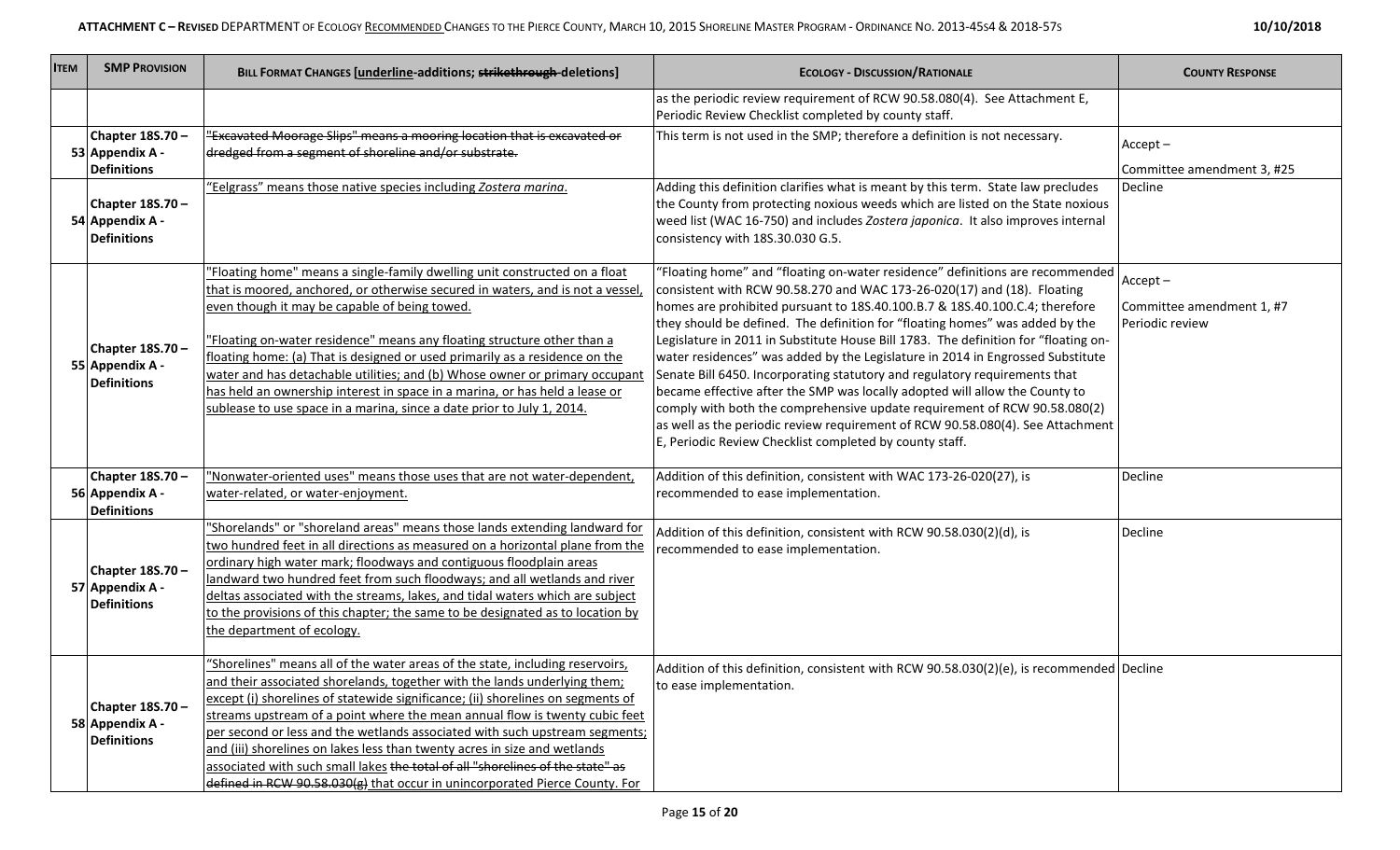| <b>ITEM</b> | <b>SMP PROVISION</b>                                                                              | BILL FORMAT CHANGES [underline-additions; strikethrough-deletions]                                                                                                                                                                                                                                                                                                                                                                                                                                                                                                                                                                                                                                                                                                                                                                                                                                                                                                                                                                                                                                                                                                                                                                                                                                                                                                                                                                                                                                                                                                  | <b>ECOLOGY - DISCUSSION/RATIONALE</b>                                                                                                                                                                                                                                                                                                                                                                                                                                                                                                                                                                                                                                                                                                                                                                                                                                                                                                                                                                                                                                                                                                                                                                                                                                                                                                                                                                                                                                                                                  | <b>COUNTY RESPONSE</b>                                                                                             |
|-------------|---------------------------------------------------------------------------------------------------|---------------------------------------------------------------------------------------------------------------------------------------------------------------------------------------------------------------------------------------------------------------------------------------------------------------------------------------------------------------------------------------------------------------------------------------------------------------------------------------------------------------------------------------------------------------------------------------------------------------------------------------------------------------------------------------------------------------------------------------------------------------------------------------------------------------------------------------------------------------------------------------------------------------------------------------------------------------------------------------------------------------------------------------------------------------------------------------------------------------------------------------------------------------------------------------------------------------------------------------------------------------------------------------------------------------------------------------------------------------------------------------------------------------------------------------------------------------------------------------------------------------------------------------------------------------------|------------------------------------------------------------------------------------------------------------------------------------------------------------------------------------------------------------------------------------------------------------------------------------------------------------------------------------------------------------------------------------------------------------------------------------------------------------------------------------------------------------------------------------------------------------------------------------------------------------------------------------------------------------------------------------------------------------------------------------------------------------------------------------------------------------------------------------------------------------------------------------------------------------------------------------------------------------------------------------------------------------------------------------------------------------------------------------------------------------------------------------------------------------------------------------------------------------------------------------------------------------------------------------------------------------------------------------------------------------------------------------------------------------------------------------------------------------------------------------------------------------------------|--------------------------------------------------------------------------------------------------------------------|
|             |                                                                                                   | the purposes of Title 18S PCC, these include all waters and associated lands<br>described in PCC 18S.10.030 A and 18S.20.020.                                                                                                                                                                                                                                                                                                                                                                                                                                                                                                                                                                                                                                                                                                                                                                                                                                                                                                                                                                                                                                                                                                                                                                                                                                                                                                                                                                                                                                       |                                                                                                                                                                                                                                                                                                                                                                                                                                                                                                                                                                                                                                                                                                                                                                                                                                                                                                                                                                                                                                                                                                                                                                                                                                                                                                                                                                                                                                                                                                                        |                                                                                                                    |
|             | Chapter 18S.70-<br>59 Appendix A -<br><b>Definitions</b>                                          | 'Shorelines of the state" means the total of all "shorelines" and "shorelines of<br>statewide significance" within the state.                                                                                                                                                                                                                                                                                                                                                                                                                                                                                                                                                                                                                                                                                                                                                                                                                                                                                                                                                                                                                                                                                                                                                                                                                                                                                                                                                                                                                                       | Addition of this definition, consistent with RCW 90.58.030(2)(g), is recommended Decline<br>to ease implementation.                                                                                                                                                                                                                                                                                                                                                                                                                                                                                                                                                                                                                                                                                                                                                                                                                                                                                                                                                                                                                                                                                                                                                                                                                                                                                                                                                                                                    |                                                                                                                    |
| 60          | Chapter 18S.70 -<br><b>Appendix C</b><br>Aquaculture<br><b>Application</b><br><b>Requirements</b> | A. Site Plan.<br>1. A site plan including:<br>c. A general depiction of adjacent land uses including the presence of<br>structures, docks, bulkheads, and other modifications. If there are shore<br>stabilization structures, provide the beach elevation at the toe of the structure<br>and the top of the structure (MLLW datum);<br>d. Location of any proposed equipment or structures (i.e., buoys, tubes,<br>stakes, racks, protective netting, processing, or storage buildings);<br>e. Location of any proposed areas of shoreline modification (i.e., grading,<br>frosting, removal of rocks, and other shoreline elements);                                                                                                                                                                                                                                                                                                                                                                                                                                                                                                                                                                                                                                                                                                                                                                                                                                                                                                                              | A.1.c. The edit corrects an apparent typographical error.<br>A.1.e. A recommended edit improves clarity.                                                                                                                                                                                                                                                                                                                                                                                                                                                                                                                                                                                                                                                                                                                                                                                                                                                                                                                                                                                                                                                                                                                                                                                                                                                                                                                                                                                                               | Accept (partial) -<br>Committee amendment 3, #26<br>addresses the revision to 1.c.<br>Revision to 1.e is declined. |
| 61          | Chapter 18S.70-<br><b>Appendix C</b><br>Aquaculture<br><b>Application</b><br><b>Requirements</b>  | E. Performance Standards and Monitoring Plan.<br>1. A monitoring plan shall be developed that includes Project-specific<br>performance standards shall be created that are specific to the aquaculture<br>proposal and the results of the baseline review of the proposed farm site.<br>2. The Mmonitoring Plan shall be provided prepared by a qualified<br>independent third party professional to determine compliance with the<br>established performance standards or conditions of the shoreline permit any<br>land use approval.<br>a. Compliance with Proposed performance standards, monitoring protocols<br>and contingencies shall be included in the monitoring plan. The county will<br>establish a monitoring schedule as a condition of each permit approval. will<br>generally be met by demonstrating no statistically significant changes to<br>baseline conditions as a result of individual harvest activities or by<br>demonstrating that no consistent adverse changes occur over the course of<br>multiple harvest activities. The results of the operational monitoring may<br>trigger a range of actions, including, but not limited to, changes to:<br>(1) The allowable size of the operation;<br>(2) The planting or harvest schedule; and<br>(3) The width of required buffers or setbacks.<br>b. The duration and frequency of monitoring shall will be unique to each<br>proposal; however, in general, monitoring shall occur in conjunction with bed<br>preparation, staging, seeding, and prior to cycles of planting and harvest | The recommended changes to this section are for internal consistency with<br>18S.40.040 C.13 to "submit a monitoring plan consistent with Chapter 18S.70<br>Appendix C" and with the stated purpose of Appendix C which is to set forth<br>application requirements for aquaculture proposals.<br>The changes are intended to improve consistency with WAC 173-26-<br>191(2)(a)(ii)(A) which requires that master program regulations be "sufficient in<br>scope and detail" to insure appropriate implementation of the SMA and<br>supporting policies. Changes clarify that this section is about a monitoring plan<br>developed as part of a shoreline permit application.<br>Monitoring is a requirement of the shoreline permit and the edits clarify that<br>monitoring requirements are for ensuring compliance with the shoreline permit,<br>including permit conditions, consistent with policies 18S.40.040 B.7 and B.8 and<br>with RCW 90.58.140 and WAC 173-27. The language shown as struck in 2.a and<br>2.b do not relate to application requirements. The language in 2.a describes how<br>monitoring results may inform the county's decisions regarding future<br>operations. The language in 2.b. appears to establish standards which must be<br>met.<br>Neither the SMA nor the SMP Guidelines require a demonstration of "no<br>statistically significant changes to baseline conditions" which sounds like the<br>applicant must show no change over time. This standard is likely unachievable | Decline                                                                                                            |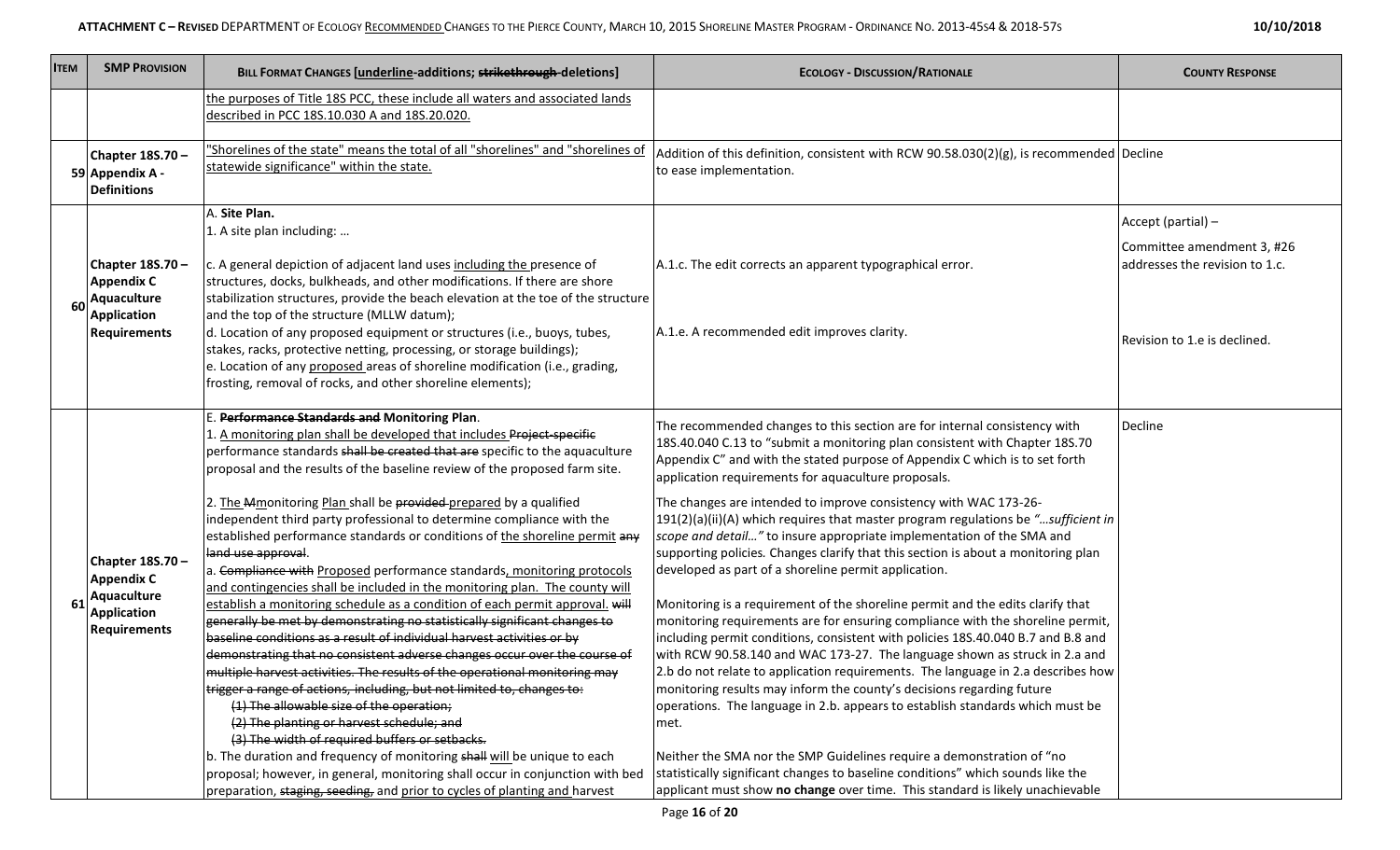|  | 10/10/2018 |
|--|------------|
|--|------------|

| <b>ITEM</b> | <b>SMP PROVISION</b>                                                                              | BILL FORMAT CHANGES [underline-additions; strikethrough-deletions]                                                                                                                                                                                                                                                                                                                                                                                                                                                                                                                                                                                                                                                                                                                                                                                                                                                                                                                                                                                                                                                       | <b>ECOLOGY - DISCUSSION/RATIONALE</b>                                                                                                                                                                                                                                                                                                                                                                                                                                                                                                                                                                                                                                                                                                                                                                                                                                                                                                                                                                                                                                                                                                                                                                                                                                                                                                                                                                                                                                                                                                                                                                                                                                                                                                                                                                | <b>COUNTY RESPONSE</b>                   |
|-------------|---------------------------------------------------------------------------------------------------|--------------------------------------------------------------------------------------------------------------------------------------------------------------------------------------------------------------------------------------------------------------------------------------------------------------------------------------------------------------------------------------------------------------------------------------------------------------------------------------------------------------------------------------------------------------------------------------------------------------------------------------------------------------------------------------------------------------------------------------------------------------------------------------------------------------------------------------------------------------------------------------------------------------------------------------------------------------------------------------------------------------------------------------------------------------------------------------------------------------------------|------------------------------------------------------------------------------------------------------------------------------------------------------------------------------------------------------------------------------------------------------------------------------------------------------------------------------------------------------------------------------------------------------------------------------------------------------------------------------------------------------------------------------------------------------------------------------------------------------------------------------------------------------------------------------------------------------------------------------------------------------------------------------------------------------------------------------------------------------------------------------------------------------------------------------------------------------------------------------------------------------------------------------------------------------------------------------------------------------------------------------------------------------------------------------------------------------------------------------------------------------------------------------------------------------------------------------------------------------------------------------------------------------------------------------------------------------------------------------------------------------------------------------------------------------------------------------------------------------------------------------------------------------------------------------------------------------------------------------------------------------------------------------------------------------|------------------------------------------|
|             |                                                                                                   | activities and for a period of time sufficient to verify compliance. with<br>performance standards. Duration and frequency shall be reduced when the<br>applicant demonstrates that, relative to their proposal, these activities,<br>whether singly or in combination, do not serve as a potential stressor to the<br>following functional attributes of the intertidal zone: reduction in forage fish<br>habitat, alteration to benthic community structure, reduction in forage<br>availability and migration habitat, or reduction in water quality.<br>c. Monitoring frequency should be increased commensurate with the<br>complexity and intensity of the aquaculture method(s) utilized and the<br>sensitivity of the shoreline.<br>d. The results of the monitoring program may affect the scale or frequency of<br>harvest activities. Monitoring may result in a reduction to harvest activities or<br>it may allow an expansion within the limits of the approved permit, depending of RCW 90.58.020, the County's SMP has identified a preference for water-<br>upon the Performance Standards established. | under any measure and is not required of any other shoreline use or<br>development proposal in this SMP nor is it consistent with Ecology's SMP<br>Guidelines.<br>The SMP Guidelines, in WAC 173-26-176, recognize that the policy goals of the<br>SMA "harbor potential for conflict" as they relate to both utilization of and<br>protection of the same geographic space - that area within shoreline jurisdiction<br>that contains resources both extremely valuable and vulnerable. The SMA policy<br>of achieving both shoreline utilization and protection is reflected in the provision<br>that "permitted uses in the shorelines of the state shall be designed and<br>conducted in a manner to minimize, in so far as practical, any resultant damage<br>to the ecology and environment of the shoreline area and the public's use of the<br>water." [WAC 173-26-176(2)] Consistent with these statements and the policies<br>oriented uses with a priority for water-dependent uses (18S.30.090), along with<br>provisions for protection of ecological functions and the mitigation of<br>unavoidable adverse impacts (18S.30.030).<br>The requirement to ensure no net loss of shoreline ecological functions on a<br>project level is met by adhering to mitigation sequencing which includes<br>adequate mitigation for impacts which are unavoidable. How this is done is<br>further described in WAC 173-26-201(2)(c) which acknowledges that the<br>"concept of "net"recognizes that any development has potential or actual,<br>short-term or long-term impacts" and that these are addressed through<br>appropriate development standards and mitigation measures in accordance with<br>the mitigation sequence, to assure shoreline resources and values are not<br>diminished. |                                          |
| 62          | Chapter 18S.70 -<br><b>Appendix C</b><br>Aquaculture<br><b>Application</b><br><b>Requirements</b> | F. Assessment of Impacts. This Section shall be based upon the results of the<br>baseline conditions study. This shall be accompanied by a discussion of<br>avoidance, minimization, and mitigation actions proposed. Potential impacts<br>that shall be discussed include: impacts to regulated critical areas and species,<br>loss of benthic biotic diversity, increase in pollutant loading, alteration to<br>nearshore sediment composition or transport processes, decrease in water<br>quality. This shall be accompanied by a discussion of avoidance, minimization<br>and mitigation actions proposed.                                                                                                                                                                                                                                                                                                                                                                                                                                                                                                          | The suggested edit removes the last sentence of the paragraph which repeats<br>the second sentence.                                                                                                                                                                                                                                                                                                                                                                                                                                                                                                                                                                                                                                                                                                                                                                                                                                                                                                                                                                                                                                                                                                                                                                                                                                                                                                                                                                                                                                                                                                                                                                                                                                                                                                  | $Accept -$<br>Committee amendment 3, #27 |
| 63          | Chapter 18S.70 -<br><b>Appendix F</b>                                                             | <b>Proposed Shoreline Environment Designation</b>                                                                                                                                                                                                                                                                                                                                                                                                                                                                                                                                                                                                                                                                                                                                                                                                                                                                                                                                                                                                                                                                        | The suggested edit removes the word "Proposed" from the map title as the map $ $ Accept –<br>will be final.                                                                                                                                                                                                                                                                                                                                                                                                                                                                                                                                                                                                                                                                                                                                                                                                                                                                                                                                                                                                                                                                                                                                                                                                                                                                                                                                                                                                                                                                                                                                                                                                                                                                                          | Committee amendment 3, #28               |
| 64          | Chapter 18S.70 -<br><b>Appendix G</b>                                                             |                                                                                                                                                                                                                                                                                                                                                                                                                                                                                                                                                                                                                                                                                                                                                                                                                                                                                                                                                                                                                                                                                                                          | The County adopted the 2014 Parks, Recreation and Open Space Plan in February Accept -<br>2014. The existing map in Appendix G is based on the 2008 Parks Plan. It's                                                                                                                                                                                                                                                                                                                                                                                                                                                                                                                                                                                                                                                                                                                                                                                                                                                                                                                                                                                                                                                                                                                                                                                                                                                                                                                                                                                                                                                                                                                                                                                                                                 |                                          |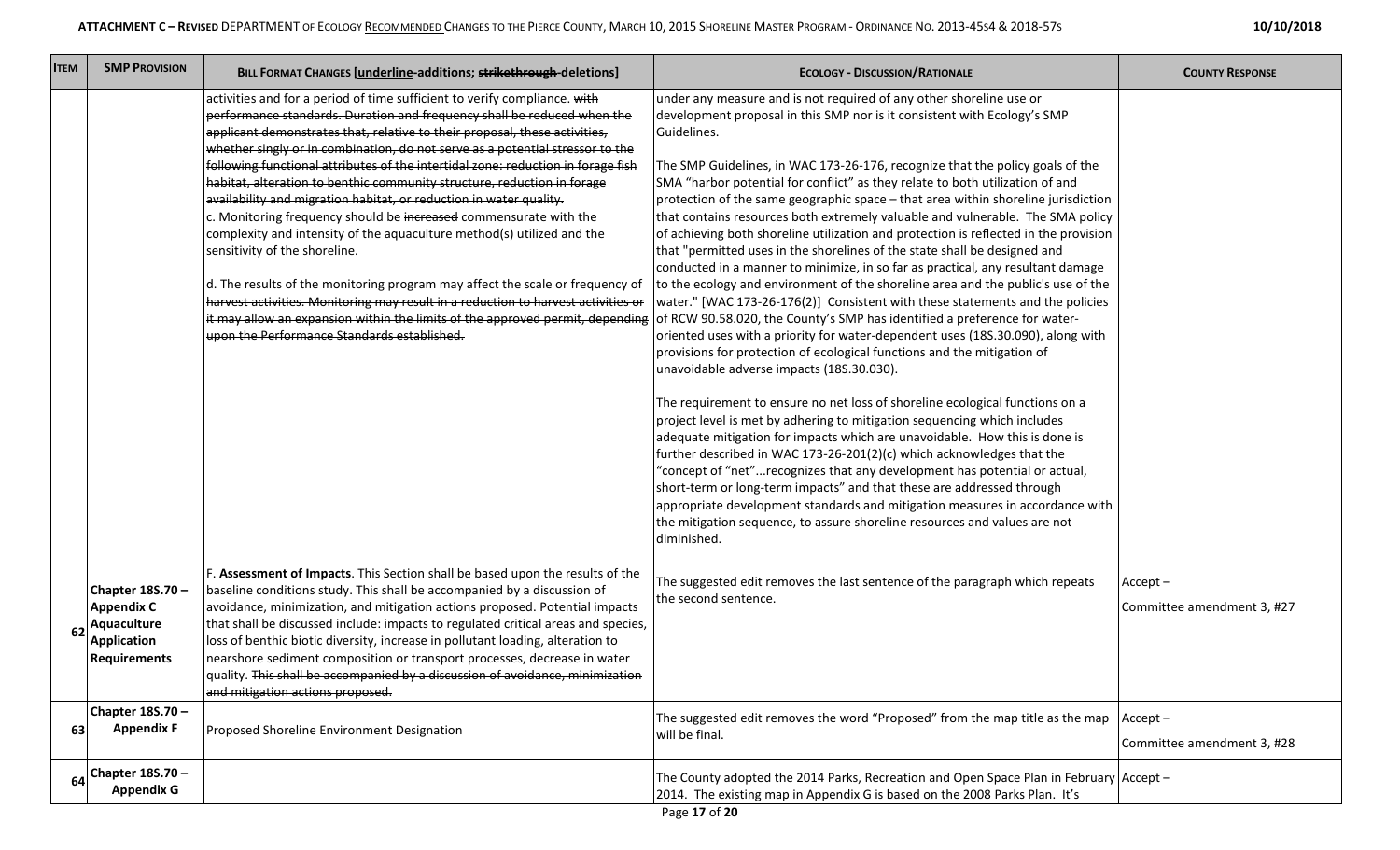| <b>ITEM</b> | <b>SMP PROVISION</b>                     | BILL FORMAT CHANGES [underline-additions; strikethrough-deletions]                                                                                                                                                                                                                                                                                                                                                                                                                                                                                                                    | <b>ECOLOGY - DISCUSSION/RATIONALE</b>                                                                                                                                                                                                                                                                                                                                                                                                                                                                                                                                                                                                                                                                                                                                                                                                                                                                                                                                                                                 | <b>COUNTY RESPONSE</b>                   |
|-------------|------------------------------------------|---------------------------------------------------------------------------------------------------------------------------------------------------------------------------------------------------------------------------------------------------------------------------------------------------------------------------------------------------------------------------------------------------------------------------------------------------------------------------------------------------------------------------------------------------------------------------------------|-----------------------------------------------------------------------------------------------------------------------------------------------------------------------------------------------------------------------------------------------------------------------------------------------------------------------------------------------------------------------------------------------------------------------------------------------------------------------------------------------------------------------------------------------------------------------------------------------------------------------------------------------------------------------------------------------------------------------------------------------------------------------------------------------------------------------------------------------------------------------------------------------------------------------------------------------------------------------------------------------------------------------|------------------------------------------|
|             |                                          |                                                                                                                                                                                                                                                                                                                                                                                                                                                                                                                                                                                       | recommended the map be updated consistent with the county's most recent<br>Parks Plan.                                                                                                                                                                                                                                                                                                                                                                                                                                                                                                                                                                                                                                                                                                                                                                                                                                                                                                                                | Committee amendment 3, #29               |
| 65          | Chapter 18S.70 -<br><b>Appendix H</b>    | <b>Proposed Shoreline Environment</b>                                                                                                                                                                                                                                                                                                                                                                                                                                                                                                                                                 | The suggested edit deletes "proposed" from the map title above the legend.                                                                                                                                                                                                                                                                                                                                                                                                                                                                                                                                                                                                                                                                                                                                                                                                                                                                                                                                            | $Accept -$<br>Committee amendment 3, #30 |
|             | <b>Exhibit D Title 18E</b><br>18E.10.070 | D. Review.<br>3. Review Process.<br>f. Critical area applications required under this Title shall be approved prior to<br>a building permit, land division action, site development action, forest practice <i>the state are protected under chapter 90.58 RCW and are not subject to the</i><br>application, Tacoma-Pierce County Health Department (TPCHD) permit, <b>ox</b> use<br>permit, or shoreline permit. In shoreline jurisdiction, critical area review<br>approval conditions shall be completed as part of the shoreline permit or<br>exemption approval review process. | This amendment to Title 18E, adopted by Ordinance 2013-45s4, is part of the<br>SMP approval and is not in effect until the SMP is approved. Ecology<br>recommends clarifications to this CAO provision relating to shoreline approvals<br>for consistency with RCW 90.58.610 and RCW 36.70A.480 (3)(d) which says:<br>Upon department of ecology approval of a shoreline master program or critical<br>approval of any related action (parent application) such as, but not limited to, <i>area segment of a shoreline master program, critical areas within shorelines of</i><br>procedural and substantive requirements of this chapter, except as provided in<br>subsection (6) of this section<br>The process for authorizing development and uses within shoreline jurisdiction<br>are those provided in RCW 90.58 and WAC 173-27. As incorporated, the critical<br>areas provisions will be reviewed and applied as part of the shoreline permit<br>process not via a separate critical areas approval process. | Decline                                  |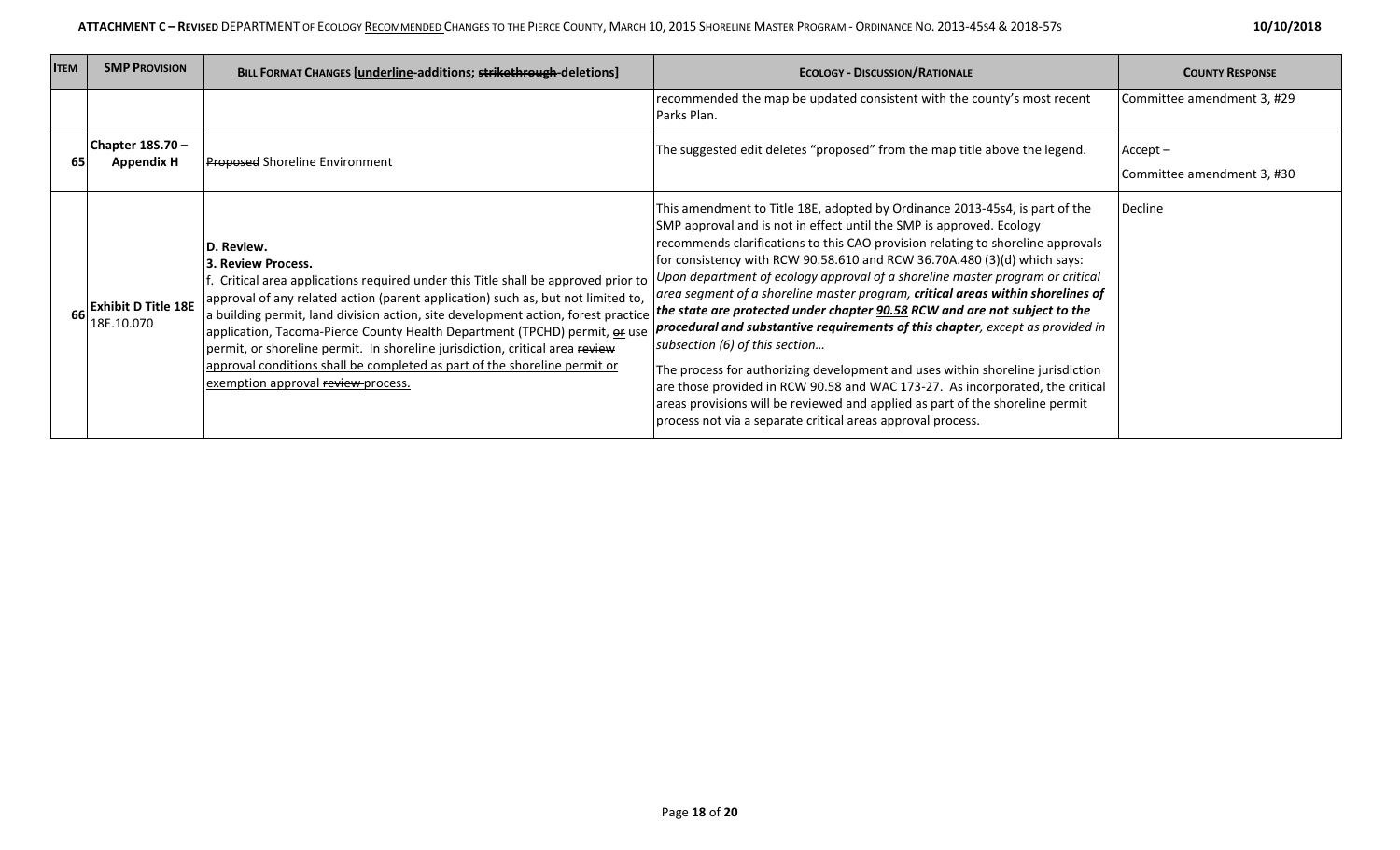| <b>ITEM</b> | <b>SMP PROVISION</b>                                              |                                                                                                                                                                                                                                                                           | BILL FORMAT CHANGES [underline-additions; strikethrough-deletions]                                                                                                                                                                                                                                                                                                                                                                                                                                                                | <b>ECOLOGY - DISCUSSION/RATIONALE</b>                                                                                                                                                                                                                                                                                                                                                                                                                                                                                                                                                                                                                                                                                                                                                                                                                                                                                                                                                                                                                                                                                                                                                                                                                                                                                                                                                                                                                                                                                                                                                                                                                                                                                                                                                                                                                                                                                                                                                                                                                                                                                                                                                                                                             | <b>COUNTY RESPONSE</b> |
|-------------|-------------------------------------------------------------------|---------------------------------------------------------------------------------------------------------------------------------------------------------------------------------------------------------------------------------------------------------------------------|-----------------------------------------------------------------------------------------------------------------------------------------------------------------------------------------------------------------------------------------------------------------------------------------------------------------------------------------------------------------------------------------------------------------------------------------------------------------------------------------------------------------------------------|---------------------------------------------------------------------------------------------------------------------------------------------------------------------------------------------------------------------------------------------------------------------------------------------------------------------------------------------------------------------------------------------------------------------------------------------------------------------------------------------------------------------------------------------------------------------------------------------------------------------------------------------------------------------------------------------------------------------------------------------------------------------------------------------------------------------------------------------------------------------------------------------------------------------------------------------------------------------------------------------------------------------------------------------------------------------------------------------------------------------------------------------------------------------------------------------------------------------------------------------------------------------------------------------------------------------------------------------------------------------------------------------------------------------------------------------------------------------------------------------------------------------------------------------------------------------------------------------------------------------------------------------------------------------------------------------------------------------------------------------------------------------------------------------------------------------------------------------------------------------------------------------------------------------------------------------------------------------------------------------------------------------------------------------------------------------------------------------------------------------------------------------------------------------------------------------------------------------------------------------------|------------------------|
|             | <b>Exhibit D Title 18E</b><br>Table 18E.40.040-1                  | <b>Regulated Activity</b><br>Shellfish Harvest<br><b>Mussel Rafts</b><br>Fish Pens<br>Docks and Floats<br>Other<br>*Required undisturbed area widths do not apply to eelgrass that<br>establishes naturally following commencement of approved aquaculture<br>activities. | NEW Table 18E.40.040-1. Submerged Aquatic Vegetation<br><b>Required Undisturbed Area</b><br>Widths*<br>Intertidal Manual Harvest: 2516-<br>feet<br>Intertidal Mechanical Harvest: 50-<br>feet<br>Subtidal: 180-feet<br>50-feet within low-energy shoreline<br>areas including, but not limited to,<br>bays, coves, and estuaries.<br>300-feet<br>4-feet vertical separation or 25-feet<br>horizontal separation, whichever is<br>greater.<br>A minimum separation of 25 16-feet<br>shall be required for all other<br>activities. | This amendment to Title 18E, adopted by Ordinance 2013-45s4, is part of the<br>SMP approval and is not in effect until the SMP is approved. Ecology<br>recommends clarifications to this CAO provision for clarity and to improve<br>implementation. It appears the intent is to ensure a minimum buffer for all<br>aquaculture activities, including bed preparation and planting activities.<br>As written, the widths in the table are the minimum required and any reduction<br>merited by conditions, research and/or technology would require a Shoreline<br>Variance. In shoreline jurisdiction, minimum bulk and dimensional standards<br>like these can only be reduced through a shoreline Variance permit absent buffer<br>modification provisions such as those provided for shoreline buffers in<br>18S.30.030 E. By setting the regulations up in this manner, the County has<br>limited its flexibility during the shoreline review process to reduce the widths<br>based on the site-specific conditions, current research and technology advances,<br>the language in 18E.40.040 D notwithstanding.<br>For aquaculture activities, Ecology recommends the county set a minimum buffer<br>width from submerged aquatic vegetation consistent with federal requirements.<br>The most current scientifically defensible minimum width is 16 feet, as outlined<br>in the Corps of Engineers current guidelines (Corps Special Public Notice:<br>Components of a Complete Eelgrass Delineation Report Guidelines, 1/12/2018).<br>Consistency with Corps requirements is helpful for Pierce County and applicants.<br>We recommend removing the distinction between mechanical and manual<br>harvest, as there are no definitions for either term, nor is there a basis in the<br>County's submitted record for making this distinction.<br>We recommend removing the limit of 180 feet for subtidal harvest which was<br>developed specifically for DNR's Habitat Conservation Plan for wildstock geoduck<br>harvest. The subtidal harvest of wild geoduck is managed exclusively by DNR. It is<br>unclear how applicable or appropriate this restriction would be for nearshore<br>subtidal harvest in commercial aquaculture farms. | Decline                |
| 68          | Title 18E<br><b>Buffer</b><br><b>Requirements</b><br>18E.40.060 C | C. Buffers for Other Critical Habitat Areas<br>Shoreline Master Program Buffers and Lake Tapps setback.<br>PCC, the most restrictive buffer width applies.<br>b.                                                                                                          | Development on shorelines is subject to the applicable buffer<br>requirements of Table 18E.40.060-1 and Title 18S PCC,<br>Development Policies and Regulations - Shorelines. Where<br>these buffers differ from the applicable requirement of Title 18E<br>Standard shoreline buffers or setback listed in Table 18S.30.030-<br>2 are based on the Shoreline Environment Designation.                                                                                                                                             | Edits are recommended for consistency with Table 18S.30.030-2 which lists a<br>setback for the Residential SED on Lake Tapps and includes a buffer for a<br>segment of shoreline designated Conservancy. This also improves consistency<br>with 18S.40.100 C.2 (see Recommended change 37) and 18S.30.030 E (see<br>Recommended change 10).                                                                                                                                                                                                                                                                                                                                                                                                                                                                                                                                                                                                                                                                                                                                                                                                                                                                                                                                                                                                                                                                                                                                                                                                                                                                                                                                                                                                                                                                                                                                                                                                                                                                                                                                                                                                                                                                                                       | Decline                |